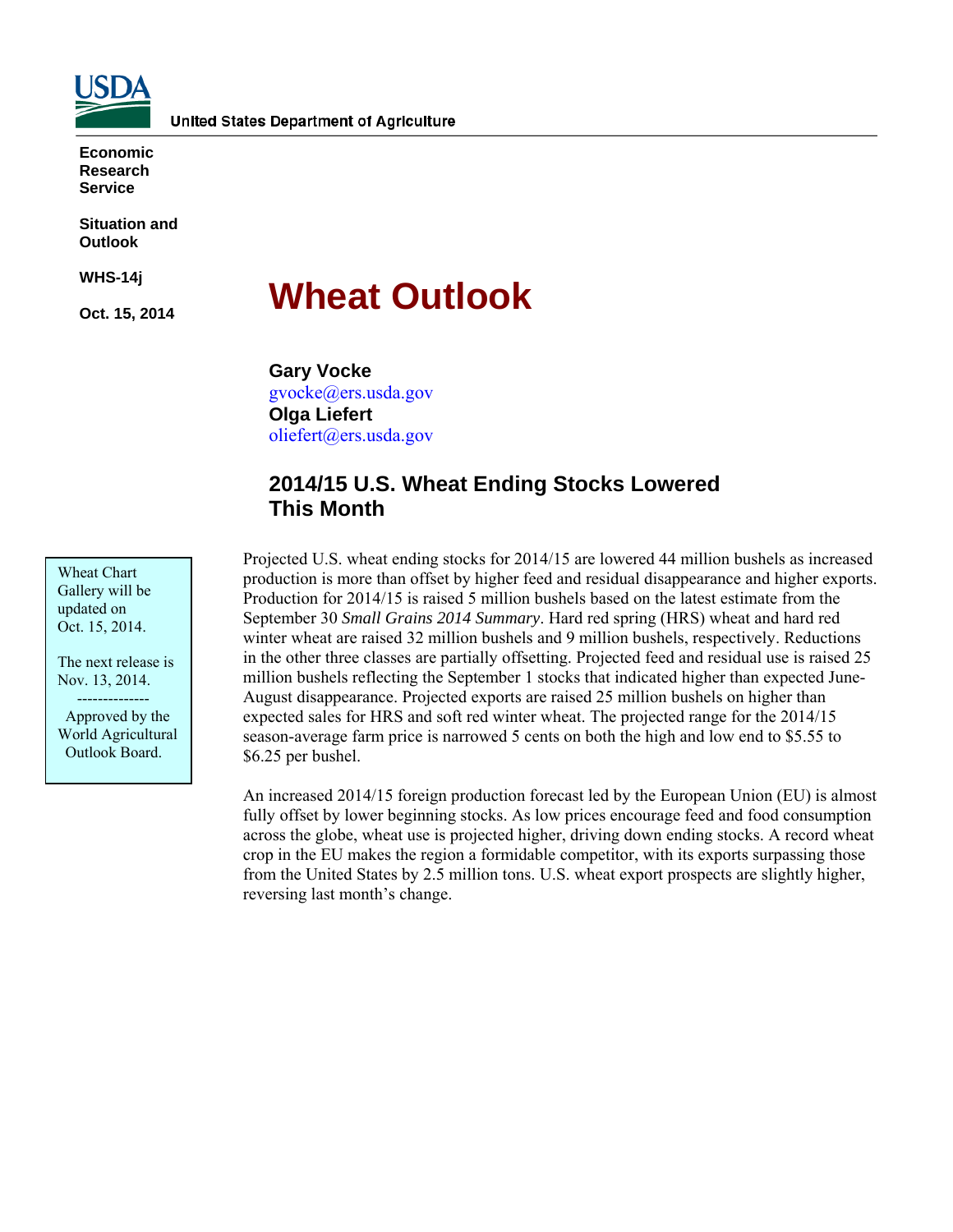# **Domestic Outlook**

### *Wheat Ending Stocks for 2014/15 Projected Down From September*

Ending stocks of all wheat for 2014/15 are projected down 44 million bushels from September as larger domestic use and larger exports more than offset higher production. Total wheat supplies for 2014/15 are projected up 6 million bushels from September with larger production. Total projected uses are up 50 million bushels from August because of lower exports.

### *2014 U.S. Winter Wheat Production Is Down From September*

The survey-based forecast of winter wheat production, at 1,378 million bushels, is down 19 million bushels from September and down 165 million bushels from 2013. Expected 2014 harvested area is 32.3 million acres, down 0.3 million acres from 2013. The 2014 winter wheat yield is forecast at 42.6 bushels per acre, down 4.7 bushels from the previous year.

The year-to-year comparisons in the following winter and spring wheat discussions are based on revised 2013 area, yield, and production estimates provided in the NASS 2014 Small Grains Annual Summary report. See Table 2 of this report for the new estimates for 2013.

### *NASS To Resurvey Operators With Unharvested Small Grains*

Unharvested areas of crops were reported in the following States:

• Durum wheat: Montana, North Dakota, and South Dakota

• Other spring wheat: Colorado, Idaho, Minnesota, Montana, North Dakota, South Dakota, and Utah

Unharvested area and expected production is included in the estimates published on September 30. NASS will recontact only survey respondents who previously reported unharvested acreage in the States identified. As a result of this resurveying effort, NASS may release updated estimates for small grains in its November 10 *Crop Production* report. Stocks estimates are also subject to review since unharvested production is included in the estimate of onfarm stocks. NASS resurvey information was issued September 30, 2014 by the U.S. Department of Agriculture, National Agricultural Statistics Service, Agricultural Statistics Board. For more information contact, Lance Honig at (202) 720-2127 or lance.honig@nass.usda.gov.

### *2014 Winter Wheat Production Estimates by Class*

Hard red winter (HRW) production is forecast at 738 million bushels, up 9 million bushels from September, but down 9 million bushels from a year ago. Production for 2014 is down from 2013 as a lower yield more than offset higher harvest area. Forecast yield is 33.7 bushels per acre, down from last year because of drought conditions and an April spring freeze. Forecast planted area, harvested area, and yield and year-to-year changes for 2014 from 2013 are 30.5 million acres, up 0.8 million acres; 21.9 million acres, up 1.5 million acres; and 33.7 bushels per acre, down 2.9 bushels per acre, respectively.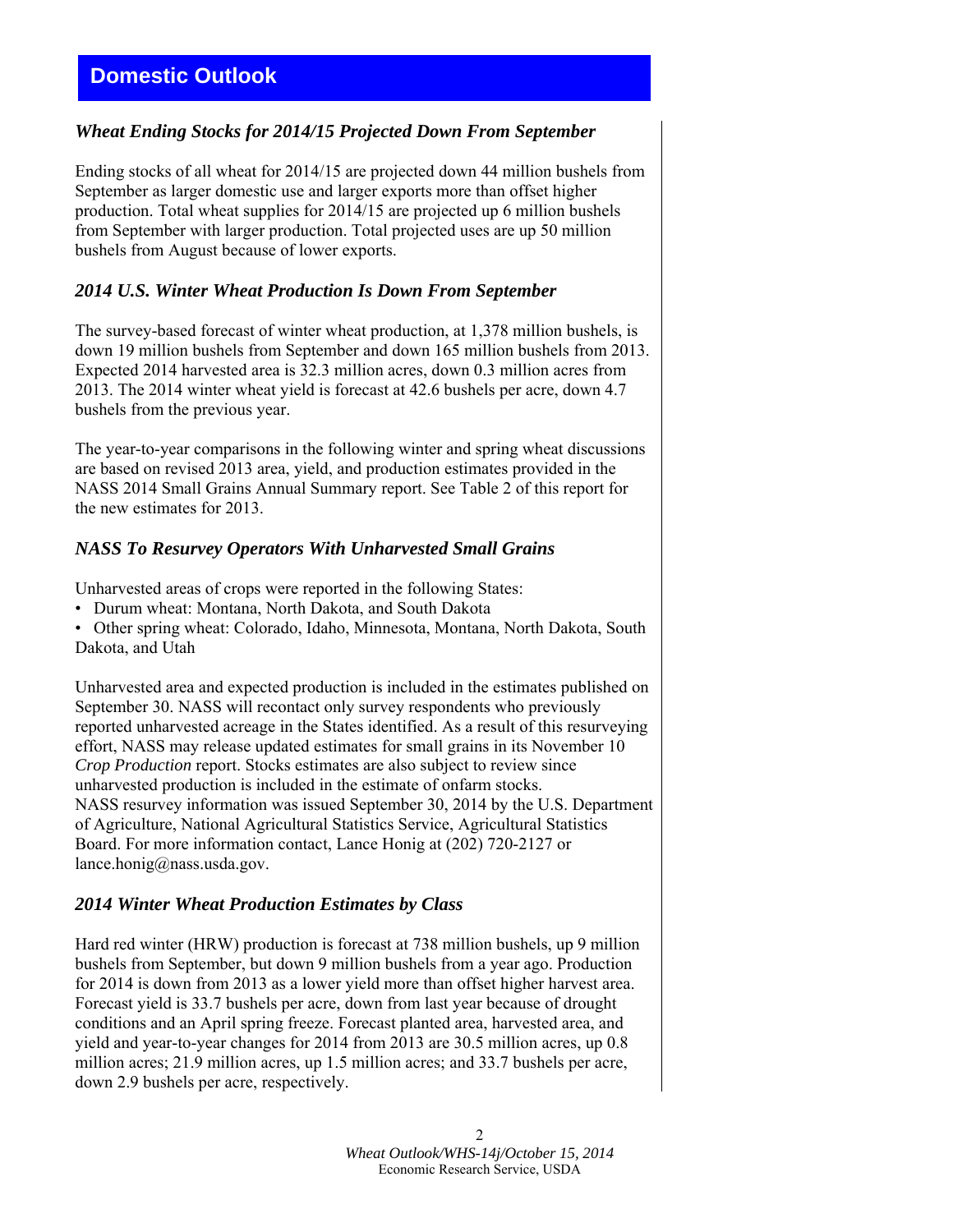Soft red winter (SRW) production is forecast at 455 million bushels, down 11 million bushels from September and down 113 million bushels from last year. Production in 2014 is forecast lower than 2013 because of lower harvested area. Harvested area was lower mostly because of fewer planted acres. The weather was very favorable for timely harvesting of 2012 row crops, leaving ample time for seeding the 2013 SRW crop. Forecast planted area, harvested area, and yield and year-to-year changes for 2014 from 2013 are 8.5 million acres, down 1.5 million acres; 7.2 million acres, down 1.7 million acres; and 63.6 bushels per acre, down 0.1 bushels per acre, respectively.

White winter wheat production for 2014 is forecast to total 184 million bushels, down 17 million bushels from September and down 43 million bushels from a year ago. The planted and harvested areas, production, and yield for white winter wheat were as follows (hard white winter  $=$  HWW and soft white winter  $=$  SWW):

| 2014 October                   | <b>HWW</b> | <b>SWW</b> |
|--------------------------------|------------|------------|
| Planted area (million acres)   | 0.383      | 3.047      |
| Harvested area (million acres) | 0.325      | 2.897      |
| Yield (bushels/acre)           | 35.3       | 59.6       |
| Production (million bushels)   | 11.5       | 172.8      |
| 2013 revised this month        | <b>HWW</b> | 8WW        |

| <b>2015 revised this month</b> | пw w  | O VY VY |
|--------------------------------|-------|---------|
| Planted area (million acres)   | 0.365 | 3.151   |
| Harvested area (million acres) | 0.284 | 3.051   |
| Yield (bushels/acre)           | 389   | 70 8    |
| Production (million bushels)   | 11 1  | 216.0   |
|                                |       |         |

Desert durum production in California and Arizona is forecast at 11.7 million bushels for 2014. This production is less than the 12.4 million bushels in 2013.

# *Spring Wheat Production Estimates by Class*

Hard red spring (HRS) production is forecast at 561 million bushels, up 32 million bushels from September and up 70 million bushels from 2013. HRS production is forecast up with both higher harvested area and higher yields. Forecast planted area, harvested area, and yield and year-to-year changes for 2014 from 2013 are, respectively, 12.2 million acres (up 1.3 million), 12.1 million acres, (up 1.4 million), and 46.6 bushels per acre (up 0.8 bushels).

White spring production is estimated to total 39.5 million bushels, down 3.7 million bushels from September and down 4.0 million bushels from 2013.The planted and harvested areas, production, and yield for white spring wheat are as follows (hard white spring  $=$  HWS and soft white spring  $=$  SWS):

| 2014 September                 | <b>HWS</b> | <b>SWS</b> |
|--------------------------------|------------|------------|
| Planted area (million acres)   | 014        | 0.638      |
| Harvested area (million acres) | 0.134      | 0.615      |
| Yield (bushels/acre)           | 66.9       | 497        |
| Production (million bushels)   | 89         | 30.6       |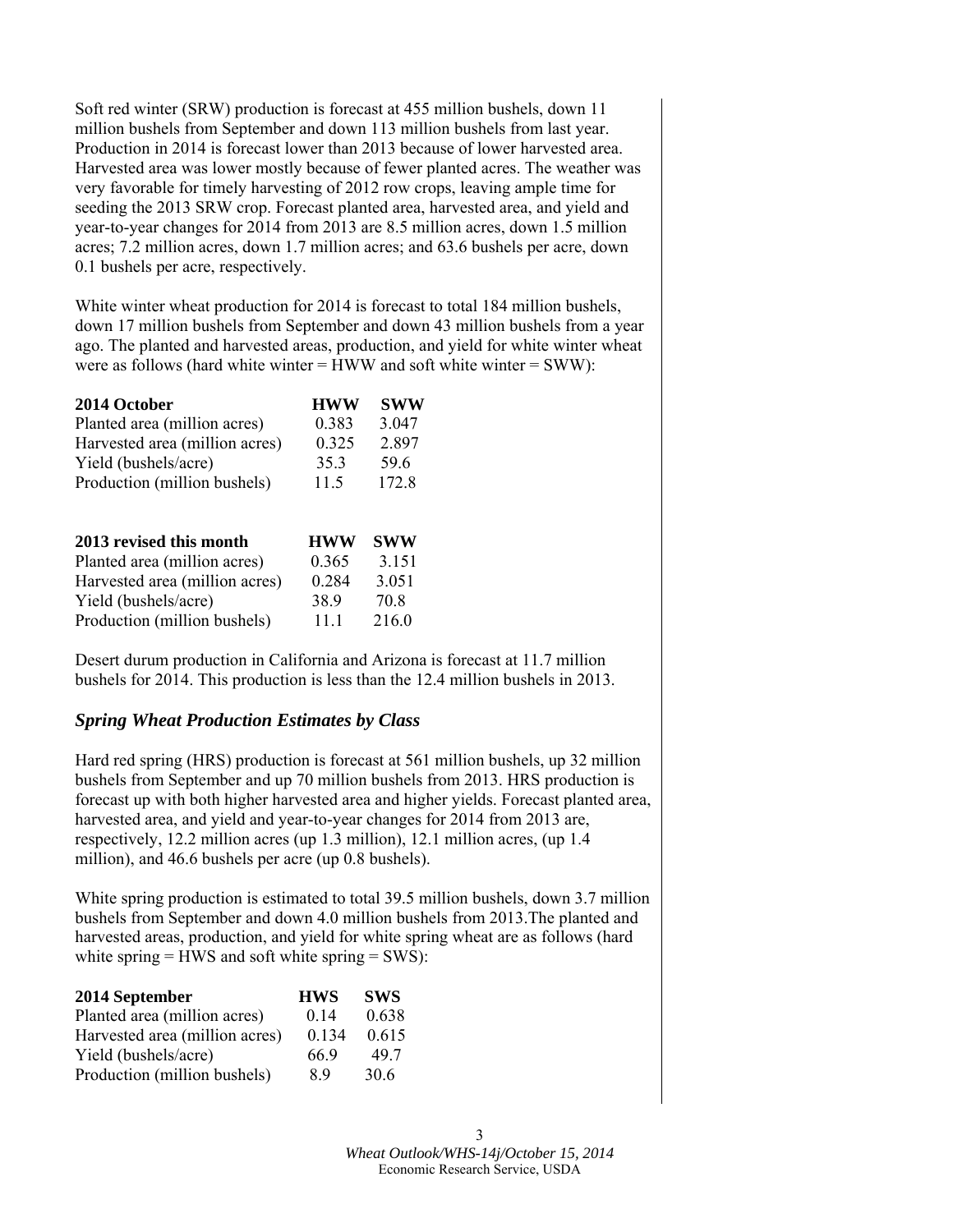| 2013 revised this month        | <b>HWS</b>      | <b>SWS</b> |
|--------------------------------|-----------------|------------|
| Planted area (million acres)   | 0.147           | 0.517      |
| Harvested area (million acres) | 0.141           | 0.500      |
| Yield (bushels/acre)           | 74.5            | 659        |
| Production (million bushels)   | 10 <sub>5</sub> | 329        |

Durum wheat production is forecast to total 57.1 million bushels, down 3.4 million bushels and down 0.9 million bushels from a year ago. Durum production is forecast down from 2013 as lower yields more than offset slightly higher harvested area. Forecast planted area, harvested area, and yield and year-to-year changes for 2014 from 2013 are, respectively, 1.40 million acres (unchanged), 1.37 million acres, (up 0.03 million), and 41.6 bushels per acre (down 1.7 bushels).

# *Projected 2014/15 Supplies Up Slightly This Month*

The 2014/15 outlook for U.S. wheat supplies is raised 6 million bushels from September to 2,795 million bushels because of the net increase in total production. Total beginning stocks for 2014/15, at 590 million bushels, are unchanged from September. Projected total imports, at 170 million bushels, are unchanged from September, but there are class changes month to month. Imports of HRS, durum, and white are raised 10, 5, and 1 million bushels, respectively. HRW and SRW imports are lowered 9 and 7 million bushels, respectively. These changes are based on the pace of imports.

### *Projected 2014/15 Supplies Down From 2013/14*

Total supplies are down a projected 226 million bushels from 2013/14. HRS and durum supplies are projected up year to year. Projected supplies of the other classes are down. HRW supplies are down mostly because of lower carryin stocks; the combined result of sharply lower production in 2013/14 compared to 2012/13 and strong 2013/14 exports. SRW and white supplies are down mostly due to lower production; yields are down from the previous year.

# *Projected 2014/15 Utilization Up This Month*

The 2014/15 outlook for U.S. wheat use is projected up 50 million bushels from September to 2,141 million bushels. Projected food use and seed use, at 960 million bushels and 76 million bushels, respectively, is unchanged from September. Projected feed and residual use is raised 25 million bushels to 180 million bushels this month based on the implications of lower first quarter ending stocks than expected. HRS, HRW, and durum feed and residual are raised by 15, 10, and 5 million bushels, respectively. HRS and durum feed and residual are raised because of quality concerns, while HRW feed and residual is up with higher production. White feed and residual use is lowered as projected ending stocks tighten.

Projected 2014/15 exports are raised 25 million bushels from September to 925 million bushels. Exports are raised for HRS, SRW, and durum by 10, 10, and 5 million bushels, respectively. Exports of the other two classes are unchanged.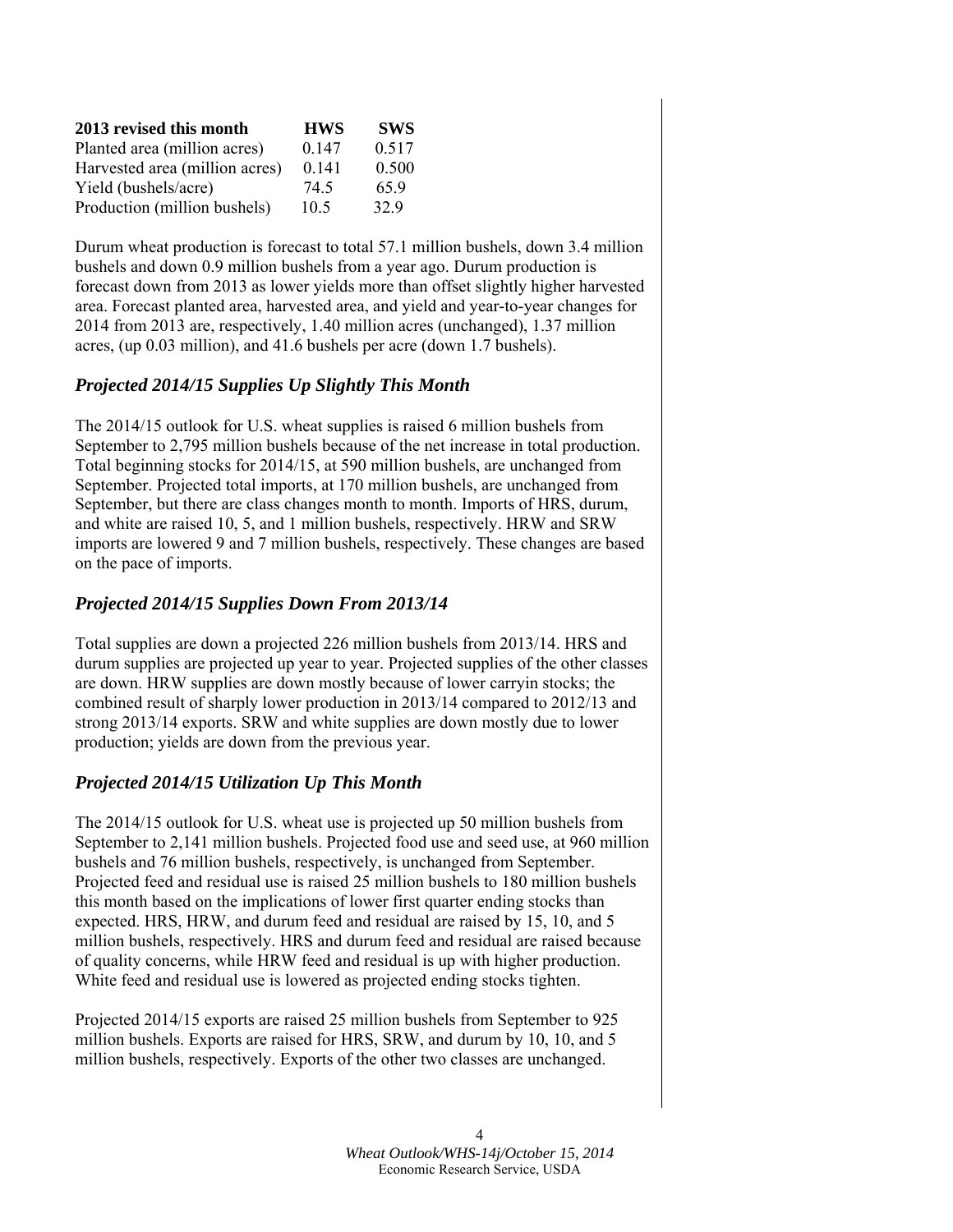# *Projected 2014/15 Utilization Down From 2013/14*

Total use is projected down by 291 million bushels from 2013/14. Total use of HRS and durum are up, while total use of the other three classes is down year to year, especially SRW.

Projected domestic use, at 1,216 million bushels, is down 40 million bushels from 2013/14 as lower expected feed and residual use more than offset higher food use. Projected 2014/15 exports are down 251 million bushels from 2013/14, especially due to lower expected SRW and HRW exports. SRW and HRW are exports expected down 128 million bushels and 106 million bushels, respectively.

# *Projected 2014/15 Ending Stocks Down From September, But Up 2013/14*

The projected 2014/15 outlook for U.S. wheat ending stocks is lowered 44 million bushels from September to 654 million bushels. Total 2014/15 ending stocks are expected up 11 percent from 2013/14. Ending stocks of HRS and SRW are expected up year to year by 46 percent and 44 percent, respectively. Durum, white, and HRW ending stocks are expected down 27 percent, 26 percent, and 19 percent, respectively.

# *The 2014/15 Price Range Is Narrowed From September*

The projected season-average farm price range for 2014/15 is \$5.55 to \$6.25 per bushel compared with the September range of \$5.50 to \$6.30 per bushel. The season-average farm price for 2013/14 is estimated at \$6.87 per bushel.

# *USDA Wheat Baseline, 2014-23*

Each year, USDA updates its 10-year projections of supply and utilization for major field crops grown in the United States, including wheat. A detailed discussion summarizing the historical forces determining U.S. wheat supply and utilization, along with the analysis underlying the wheat projections for 2014-23, is available at http://www.ers.usda.gov/topics/crops/wheat/usda-wheat-baseline,-2014-23.aspx.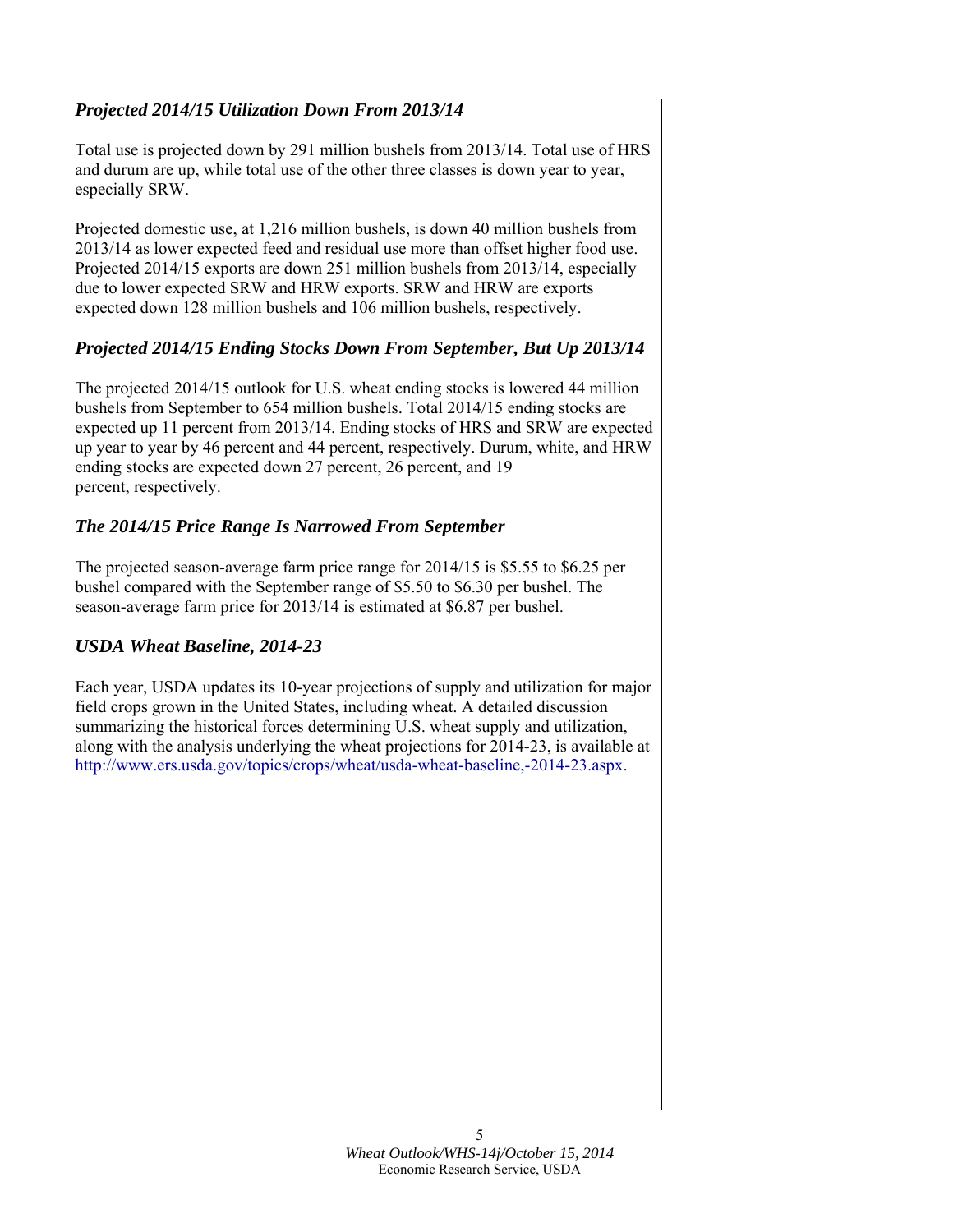### *World Production up, Led by Record European Crop*

World wheat production in 2014/15 is forecast at 721.1 million tons, up 1.2 million tons this month, and 6.0 million tons ahead of last year's record. With a small increase in projected U.S. wheat output, foreign wheat production is projected up 1.0 million tons this month.

Wheat production in the European Union (EU) is up again, raised another 3.0 million tons this month to a record crop of 154.0 million. For a second month in a row, wheat output across the EU from the United Kingdom (UK) in the west to Poland and Hungary in the east is projected considerably higher. The biggest increase is made for Germany, the second-largest wheat producer in the EU and a major source of a limited volume of high-quality wheat produced in Europe this year. More generally, unusually wet harvest weather in the EU, especially in its major wheat producer France, seriously lowered average wheat quality in the Union. Wheat production in Germany is up 1.4 million tons to 27.5 million, based on local government estimates (Ministry of Agriculture). Sufficient moisture throughout the growing period and mostly good harvest weather in the country promoted record wheat yields and production. Wheat output is also projected higher in the Czech Republic, Poland, United Kingdom, Hungary, and Sweden.

For Ukraine, where the wheat harvest is complete, the production estimate is raised 0.5 million tons this month to 24.5 million tons, based on that country's Statistical Committee estimates. Projected wheat output is also increased 0.5 million tons to 25.0 million for Pakistan. The wheat crop in Pakistan was harvested back in May, and reported flooding reduced the quality of part of the already stored abundant wheat harvest.

Partly offsetting is a projected decline of wheat output in Kazakhstan. With more than 80 percent of the crop already harvested, the statistical reports indicate lower area than previously expected (down 0.5 million hectares) and smaller yields. The information justifies a 1.0-million-ton reduction in wheat production in Kazakhstan, for a crop of 12.5 million tons.

Another sizeable reduction in wheat production is for Algeria, where this month wheat production is again estimated sharply lower, down 0.8 million tons to 1.8 million, the lowest since 2008/09. Dryness in the eastern part of the country in March—a critical month for wheat in Algeria—harmed wheat yields more than expected.

Canadian wheat production is trimmed 0.5 million tons to 27.5 million, as the latest survey of Statistics Canada revealed lower area under wheat.

In the Southern Hemisphere, wheat output is reduced for two major wheat producers─Australia and Argentina. Production prospects are reduced further this month in Australia, down 0.5 million tons to 25.0 million. Although satellite imagery suggests decent crop development, September rainfall, which is usually crucial for wheat production in Australia, was insufficient and spotty, leaving some wheat fields in South Australia and Victoria dry and struggling. Wheat production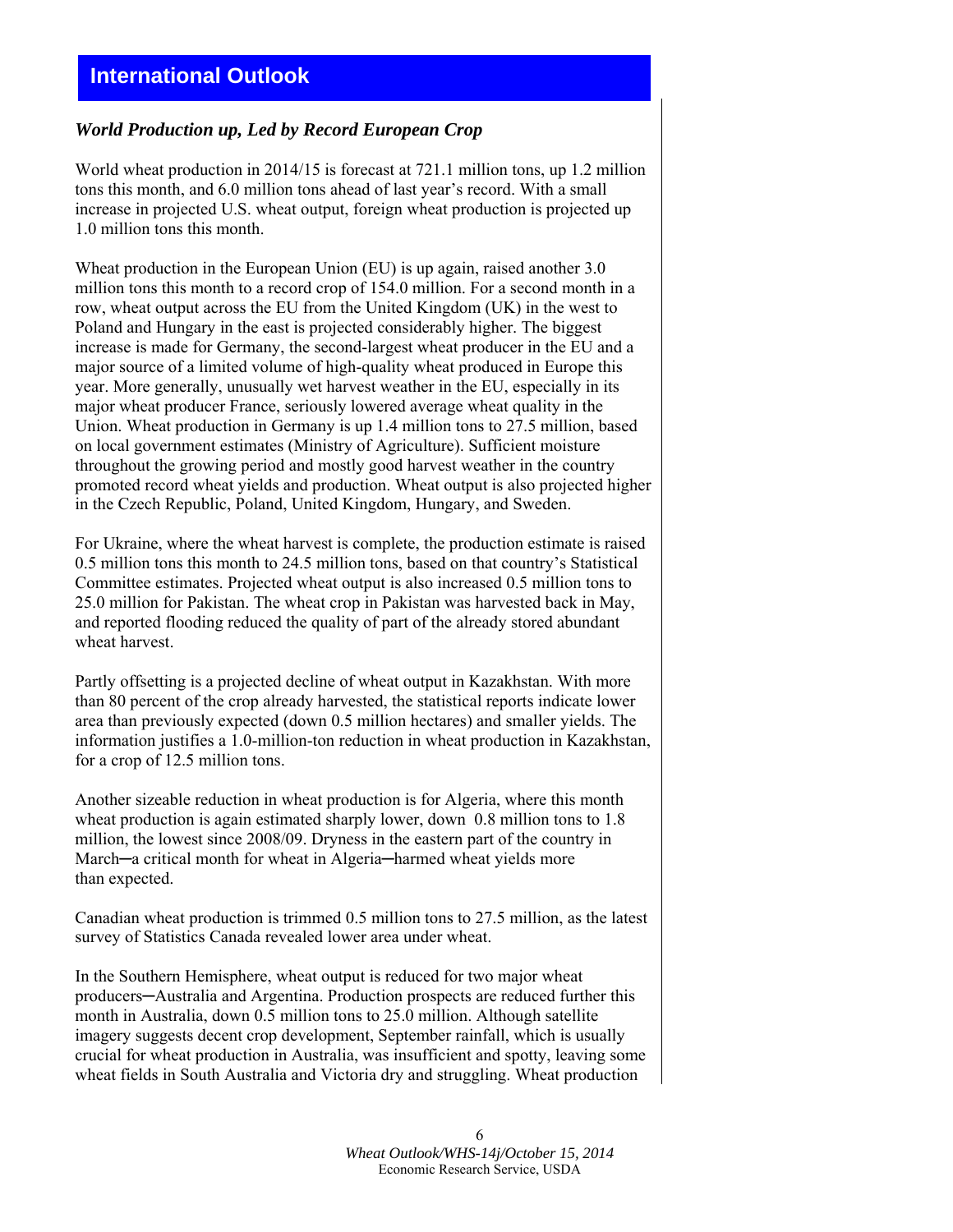in Argentina is further reduced 0.3 million tons this month to 12.0 million, with a small reduction in planted wheat area. Excessive wetness in the Buenos Aires region, low wheat prices, and high domestic inflation in a period of economic uncertainty all contributed to the reduction in planted wheat area.

Small changes in wheat production are made for Chile, Kenya, Kyrgyzstan, Zambia, and India.

# *Smaller Beginning Stocks Nearly Offset Production Increase*

The rise in global supplies caused by higher production prospects this month is almost fully offset by a 0.9-million-ton reduction in 2014/15 world wheat beginning stocks. This limits the growth in global supplies to 0.3 million tons. Foreign supplies are left almost unchanged, up just 0.1 million tons.

Lower beginning stocks are projected in Iran, down 0.5 million tons, due to an upward revision of its 2013/14 feed and residual consumption; in Turkmenistan, down 0.5 million tons as part of a multi-year revision of the country's wheat consumption; in Argentina, Uruguay, and Russia, down 0.2 million tons each, reflecting higher 2013/14 exports for the first two countries, and lower imports for the latter. With lower projected 2013/14 exports, beginning stocks are projected up 0.5 million tons in Australia. Smaller mostly offsetting changes for wheat beginning stocks are made for a number of countries.

# *Both Wheat Food and Feed Use Are Projected Higher This Month*

World wheat use for 2014/15 is projected up 4.1 million tons to 714.1 million this month, while foreign wheat use is projected 3.4 million tons higher than last month. About 55 percent of the increase in the latter (1.9 million tons) is expected to be in greater feed and residual use encouraged by low wheat prices. Wheat feed and residual use for 2014/15, which includes losses, is projected 0.5 million tons higher for the EU, for Iran, and for Pakistan. In the EU and Pakistan, higher supplies of low-quality wheat are expected to generate additional feeding and/or losses. For Iran, wheat feeding is raised for both 2013/14 and the current 2014/15. Over the three last years the country accumulated abundant wheat supplies that are unlikely to go unused. Small (under 0.1 million tons) changes are made for several countries.

Wheat food use has been reassessed in many countries this month to put it more in line with population growth. In addition, many changes in food consumption this month reflect the fact that wheat food consumption in low-income countries is more sensitive to prices than in richer countries. Food use is adjusted up in a number Sub-Saharan African countries (Ethiopia, Kenya, Mozambique, Sudan, Somalia, and several others), North African countries (Algeria and Egypt), as well as in some countries of the Middle East (Yemen and some other countries of this region), and Asia (Indonesia, India, and several more). Wheat food consumption is also up 0.3 million tons in Russia, on account of increased population─people who fled the war zone in Eastern Ukraine and at least for now have relocated to Russia. All changes to wheat food use for individual countries this month are under 0.3 million tons each, and most of them are under 0.1 million tons.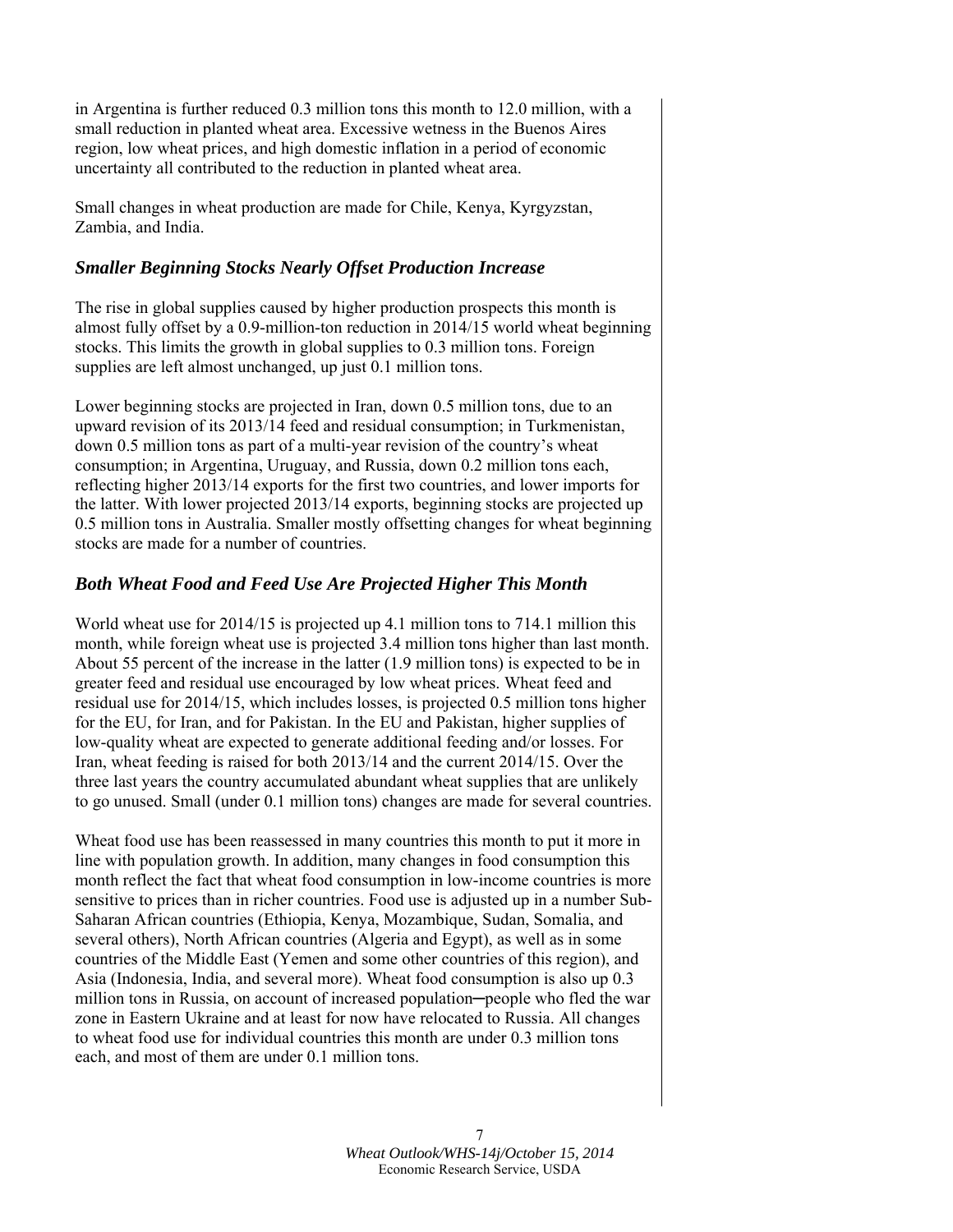### *Higher Wheat Consumption Drives Stocks Down*

World wheat 2014/15 ending stocks are projected down 3.8 million tons this month, with higher projected use and virtually unchanged supplies of wheat. With a 1.2 million ton reduction in U.S. stocks, the decline in foreign ending stocks is smaller, down 2.6 million tons. Higher feed use pushed down projected stocks in Iran (down 1.0 million tons in 2014/15 and down 0.5 million tons in 2013/14) and in Pakistan, down 0.3 million tons. With lower projected imports and higher food use, Russian stocks are projected down 0.7 million tons this month. With lower projected wheat output, both Canada and Algeria are expected to hold lower stocks, down 0.5 million tons each. Stocks are also projected 0.5 million tons down for Turkmenistan because of lower beginning stocks. Several offsetting changes include higher stocks for Australia (despite reduced production that is more than offset by higher beginning stocks and lower projected exports) and Ukraine (higher wheat output), up 0.5 million tons each. Smaller (less than 0.3 million tons) and largely offsetting adjustments to wheat ending stocks are made for a number of countries.

### *World Wheat Trade for 2014/15 Is Up*

World trade projected this month for the international trade year 2014/15 (July-June) is up 1.7 million tons to 156. million. Higher record-level wheat supplies this month in the European Union make the region a formidable competitor, despite its higher projected wheat feed use and lower imports. The region's export expectations are up 2.0 million tons to a 28.0 million, surpassing the U.S. by 2.5 million tons. Exports from Canada and Mexico are up 0.5 million tons each. In Canada, exports are increased for the July-June trade year, reflecting unusually strong old-crop exports in July and August, while its local marketing year exports are currently left unchanged. In Mexico, supplies of durum wheat are large this year, while a demand for high quality durum wheat in the world is running high. Also, logistics favor shipping durum wheat for export rather than transporting it within the country for domestic consumption, as durum wheat in Mexico is grown in coastal Sinaloa. Consequently, wheat (durum) exports for the country are projected higher this month. At the same time, the country is expected to import low-quality wheat (possibly from the U.S.) to replace exported durum in feeding, and Mexican imports are projected 0.5 million tons higher.

Reduced production prospects for Kazakhstan, Australia, and Argentina lower their export prospects by 1.0, 0.5, and 0.3 million tons, respectively.

Wheat imports are projected higher this month for many countries (mainly lowincome ones), where wheat food consumption is raised (see the wheat use section above). Imports are also further increased for Algeria, up 0.5 million tons, to relieve the increased projected decline in the country's wheat crop. As already mentioned in the discussion on exports, wheat imports are increased 0.5 million tons in Mexico.

With vast wheat supplies and expected higher trade within the EU, imports for the EU are projected 0.5 million tons lower. A higher projected wheat crop results in a lower import projection for Pakistan, down 0.5 million tons. Imports are also projected 0.2 million tons lower in Russia. The country imports wheat mainly from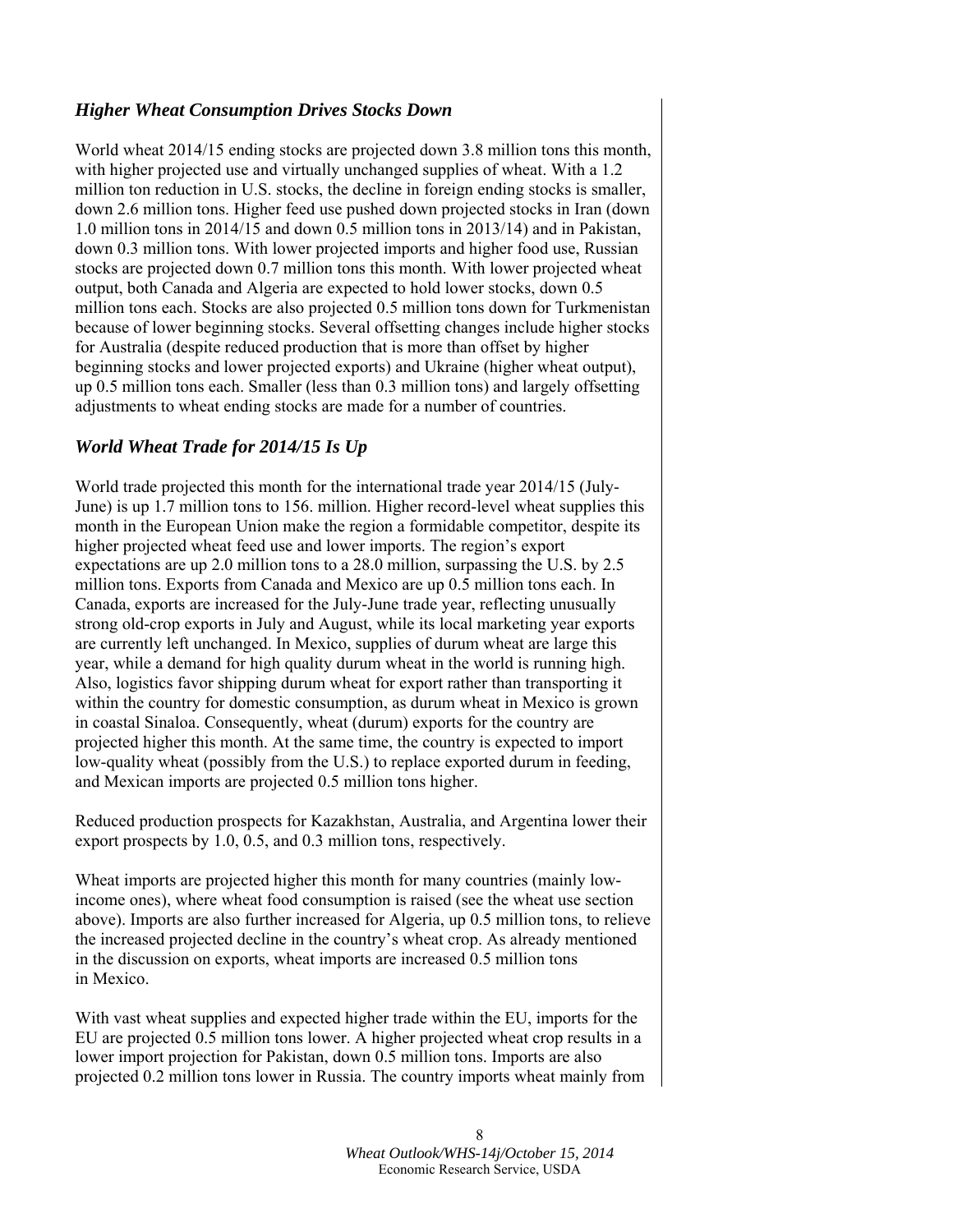Kazakhstan (into its Siberian regions), where the wheat crop and exports are both reduced this month.

# *U.S. Exports Prospects Slightly Up, Reversing Last Month's Change*

U.S. 2014/15 wheat exports (for June-July international trade year) are projected up 0.5 million tons to 25.5 million tons, reversing last month's reduction. However, given increased world trade, the United States does not increase its world export share. Despite this month's increased export projection, total commitments reported in USDA, Foreign Agricultural Service Export Sales lag 5.2 million tons behind last year, and this month's higher projection is still 6.0 million tons below the 2013/14 export level. This also implies a very modest pace for future sales. In a recent window of opportunity, the United States sold some additional wheat, which to some extent improved its current pace of sales to Mexico and some other South American countries, Japan, EU (Italy), and Nigeria. The United States also has the opportunity to sell additional wheat to Brazil (supplanting Argentina).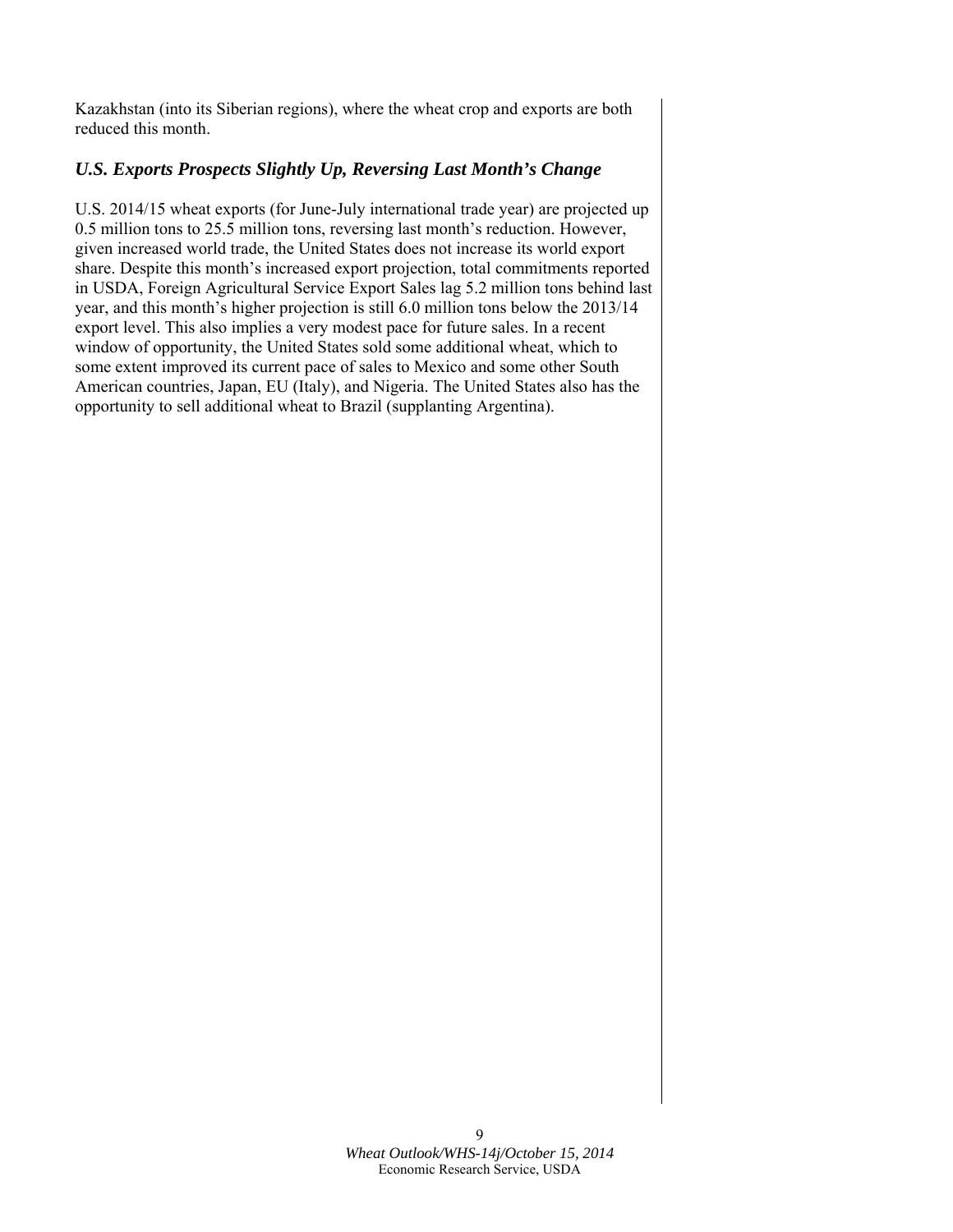#### Figure 1 **All wheat average prices received by farmers**

Dollars per bushel



#### Figure 2

#### **Hard red winter wheat average prices received by farmers**

Dollars per bushel





#### Figure 3

#### **Hard red spring wheat average prices received by farmers**

0.00 1.00 2.00 3.00 4.00 5.00 6.00 7.00 8.00 9.00 10.00 June July Aug. Sept. Oct. Nov. Dec. Jan. Feb. Mar. Apr. May Market year 2012/13 **- 2013/14** - 2014/15 Source: USDA, National Agricultural Statistics Service, *Agricultural Prices*. Dollars per bushel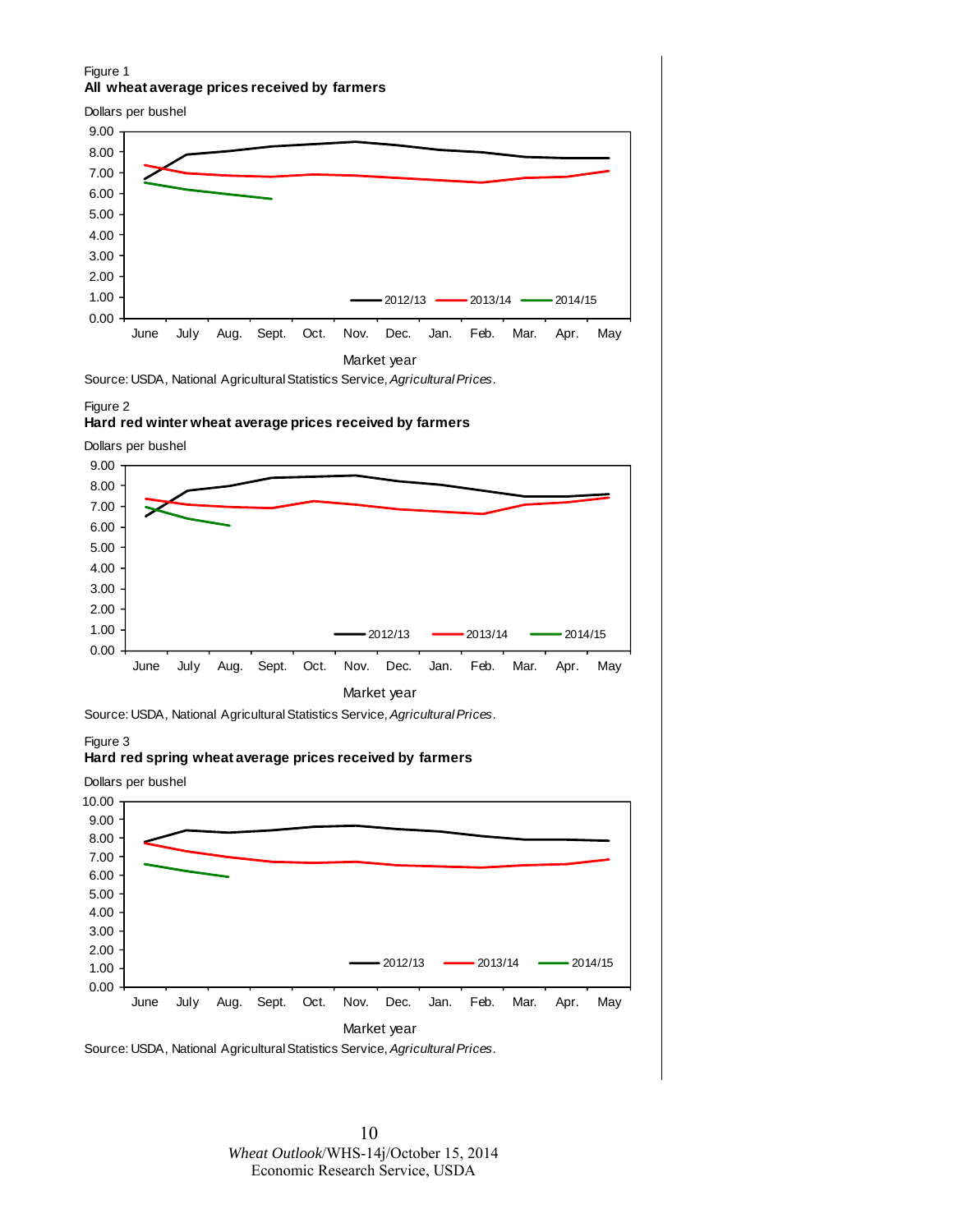#### Figure 4 **Soft red winter wheat average prices received by farmers**

Dollars per bushel



Source: USDA, National Agricultural Statistics Service, *Agricultural Prices*.

#### Figure 5

#### **Soft white wheat average prices received by farmers**

Dollars per bushel





#### Figure 6

#### **Durum wheat average prices received by farmers**

0.00 1.00 2.00 3.00 4.00 5.00 6.00 7.00 8.00 9.00 10.00 June July Aug. Sept. Oct. Nov. Dec. Jan. Feb. Mar. Apr. May Market year 2012/13 **- 2013/14** - 2014/15 Dollars per bushel

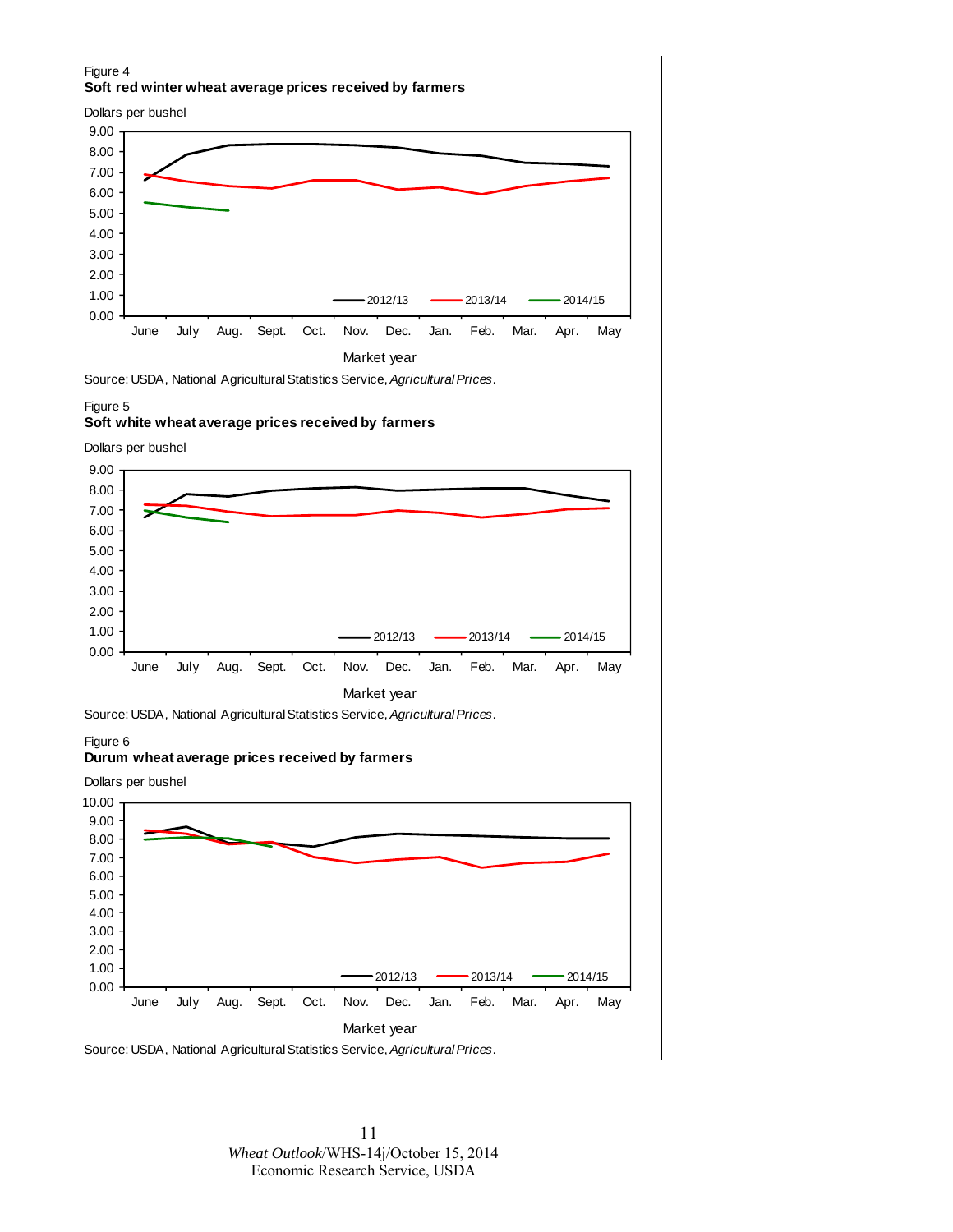# Figure 7 **All wheat: U.S. supply and disappearance change from prior market year**



Source: USDA, World Agricultural Outlook Board, *World Agricultural Supply and Demand Estimates.*

### Figure 8 **Hard red winter wheat: U.S. supply and disappearance change from prior market year**



Source: USDA, World Agricultural Outlook Board, *World Agricultural Supply and Demand Estimates.*

#### Figure 9 **Hard red spring wheat: U.S. supply and disappearance change from prior market year**



Source: USDA, World Agricultural Outlook Board, *World Agricultural Supply and Demand Estimates.*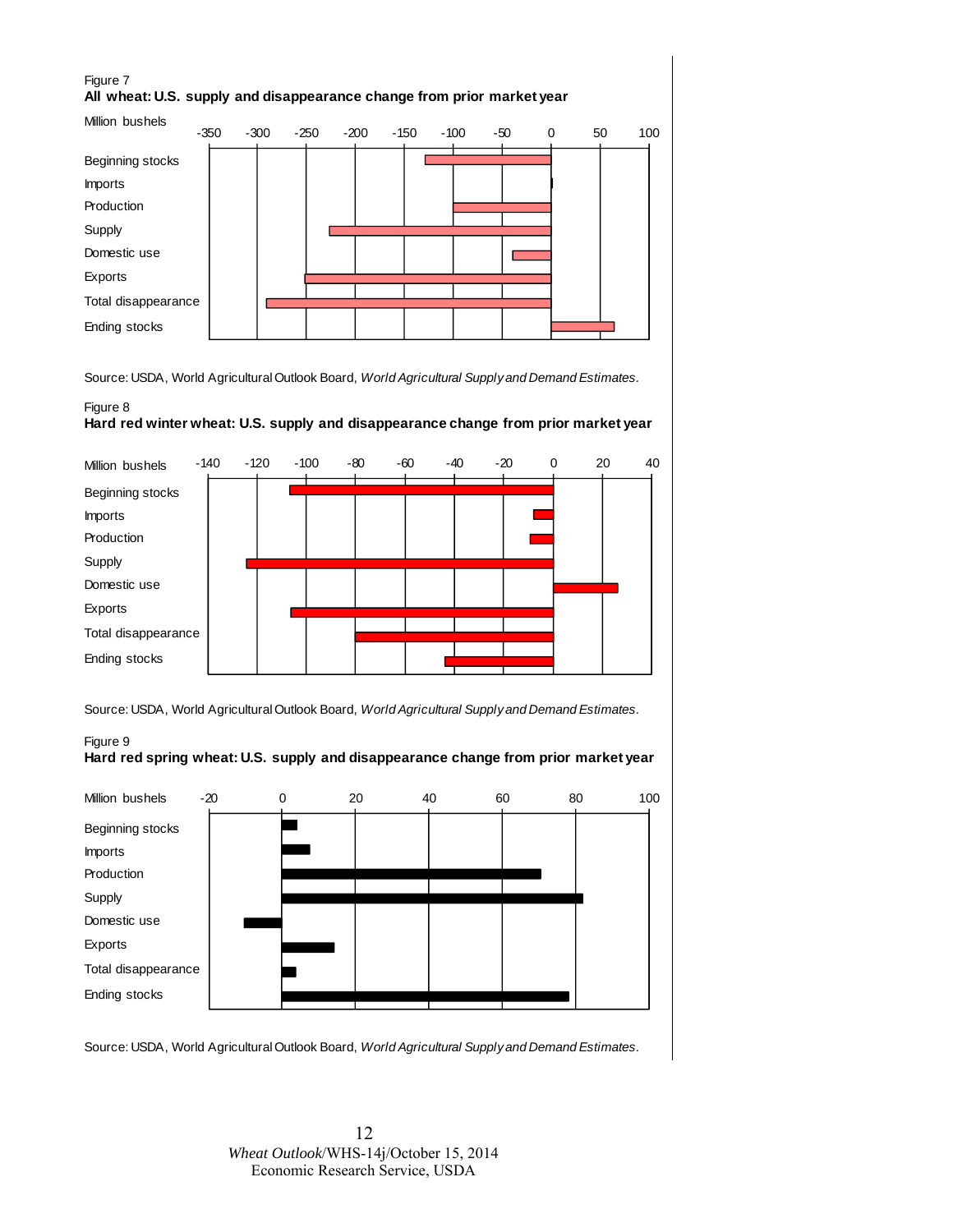### Figure 10 **Soft red winter wheat: U.S. supply and disappearance change from prior market year**



Source: USDA, World Agricultural Outlook Board, *World Agricultural Supply and Demand Estimates.*

### Figure 11

#### **White wheat: U.S. supply and disappearance change from prior market year**





#### Figure 12 **Durum: U.S. supply and disappearance change from prior market year**



Source: USDA, World Agricultural Outlook Board, *World Agricultural Supply and Demand Estimates.*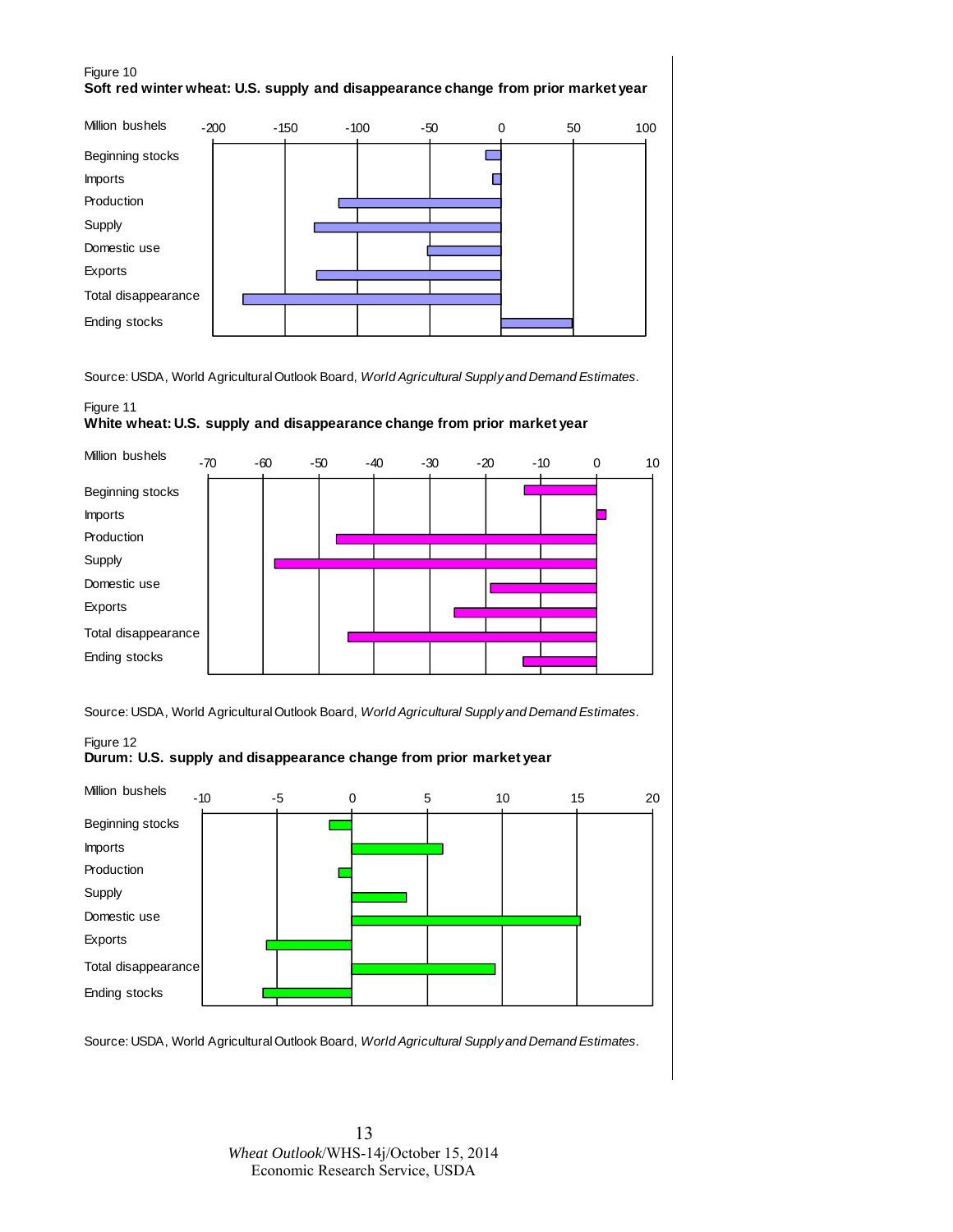### **Contact Information**

Gary Vocke (domestic), (202) 694-5285, gvocke@ers.usda.gov Olga Liefert (international), (202) 694-5155, oliefert@ers.usda.gov Beverly Payton (Web Publishing), (202) 694-5165, bpayton@ers.usda.gov

### **Subscription Information**

Subscribe to ERS e-mail notification service at

http://www.ers.usda.gov/subscribe-to-ers-e-newsletters.aspx to receive timely notification of newsletter availability. Printed copies can be purchased from the USDA Order Desk by calling 1-800-363-2068 (specify the issue number)

To order printed copies of the five field crop newsletters—cotton and wool, feed, rice, oil crops, and wheat—as a series, specify series SUB-COR-4043

### *Data*

*Wheat Monthly Tables http://www.ers.usda.gov/publications/whs-wheat-outlook Wheat Chart Gallery http://www.ers.usda.gov/data-products/wheat-chart-gallery.aspx* 

# *Related Websites*

Wheat Outlook http://www.ers.usda.gov/publications/whs-wheat-outlook/ WASDE http://usda.mannlib.cornell.edu/MannUsda/viewDocumentInfo.do?documentID=1194

Grain Circular, http://www.fas.usda.gov/grain\_arc.asp

Wheat Topic, http://www.ers.usda.gov/topics/crops/wheat.aspx

The U.S. Department of Agriculture (USDA) prohibits discrimination in all its programs and activities on the basis of race, color, national origin, age, disability, and, where applicable, sex, marital status, familial status, parental status, religion, sexual orientation, genetic information, political beliefs, reprisal, or because all or a part of an individual's income is derived from any public assistance program. (Not all prohibited bases apply to all programs.) Persons with disabilities who require alternative means for communication of program information (Braille, large print, audiotape, etc.) should contact USDA's TARGET Center at (202) 720-2600 (voice and TDD). To file a complaint of discrimination write to USDA, Director, Office of Civil Rights, 1400 Independence Avenue, S.W., Washington, D.C. 20250-9410 or call (800) 795- 3272 (voice) or (202) 720-6382 (TDD). USDA is an equal opportunity provider and employer.

# **E mail Notification**

Readers of ERS outlook reports have two ways they can receive an e-mail notice about release of reports and associated data.

• Receive timely notification (soon after the report is posted on the web) via USDA's Economics, Statistics and Market Information System

(which is housed at Cornell University's Mann Library). Go to

http://usda.mannlib.cornell.edu/ MannUsda/aboutEmailService.do and follow the instructions to receive e-mail notices about ERS, Agricultural Marketing Service, National Agricultural Statistics Service, and World Agricultural Outlook Board products.

• Receive weekly notification (on Friday afternoon) via the ERS website. Go to http://www.ers.usda.gov/subscrib e-to-ers-e-newsletters.aspx and follow the instructions to receive notices about ERS outlook reports, Amber Waves magazine, and other reports and data products on specific topics. ERS also offers RSS (really simple syndication) feeds for all ERS products. Go to http://www.ers.usda.gov/rss/ to get started.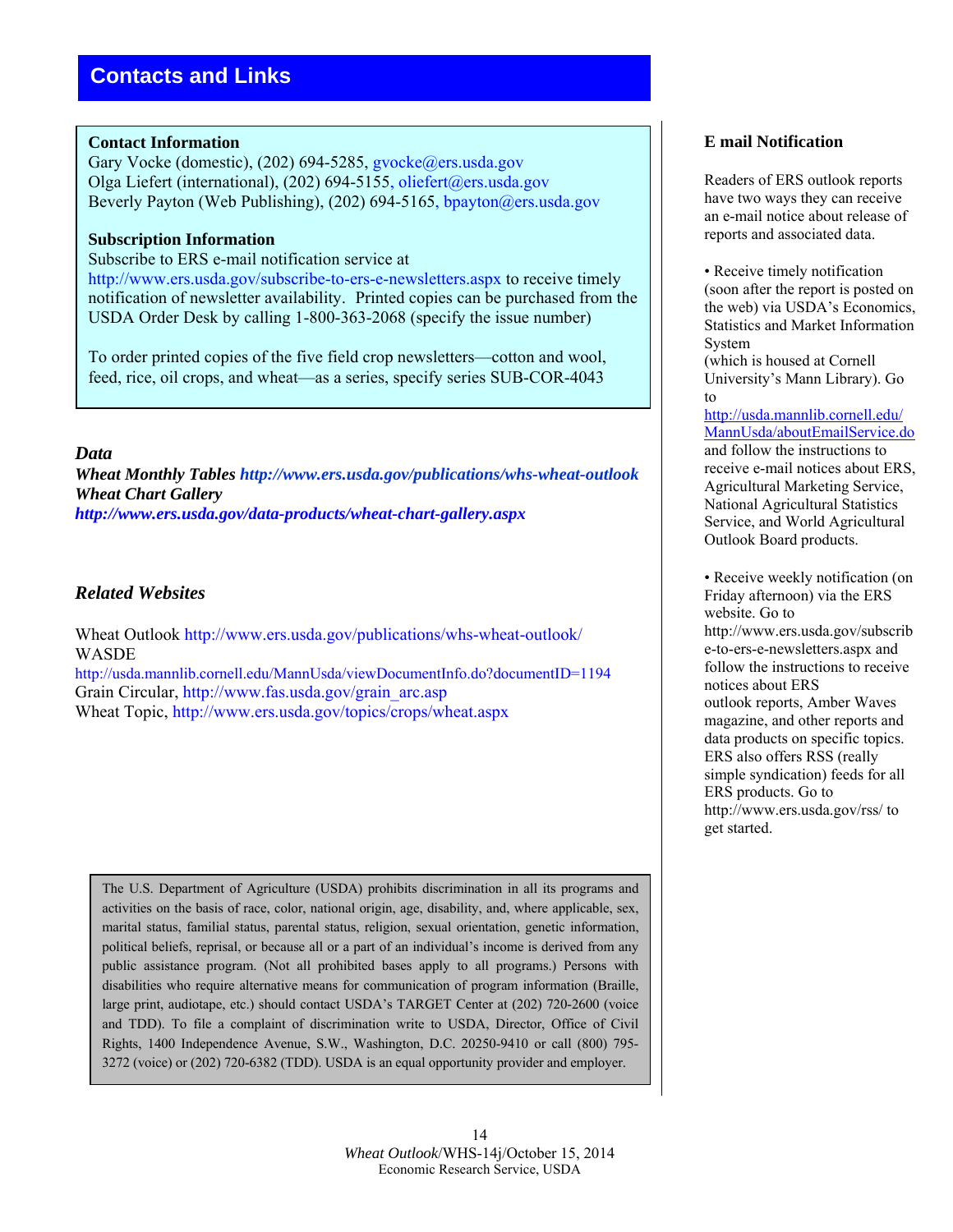Table 1--Wheat: U.S. market year supply and disappearance, 10/15/2014

| Item and unit                |                        | 2008/09 | 2009/10 | 2010/11 | 2011/12 | 2012/13 | 2013/14 | 2014/15   |
|------------------------------|------------------------|---------|---------|---------|---------|---------|---------|-----------|
| Area:                        |                        |         |         |         |         |         |         |           |
| Planted                      | Million acres          | 63.2    | 59.2    | 53.6    | 54.4    | 55.7    | 56.2    | 56.8      |
| Harvested                    | <b>Million acres</b>   | 55.7    | 49.9    | 47.6    | 45.7    | 48.9    | 45.3    | 46.5      |
| Yield                        | Bushels per acre       | 44.9    | 44.5    | 46.3    | 43.7    | 46.3    | 47.1    | 43.8      |
| Supply:                      |                        |         |         |         |         |         |         |           |
| Beginning stocks             | <b>Million bushels</b> | 305.8   | 656.5   | 975.6   | 862.2   | 742.6   | 717.9   | 589.6     |
| Production                   | <b>Million bushels</b> | 2,499.2 | 2,218.1 | 2,206.9 | 1,999.3 | 2,266.0 | 2,135.0 | 2,035.4   |
| Imports 1/                   | <b>Million bushels</b> | 127.0   | 118.6   | 96.9    | 112.1   | 122.8   | 168.6   | 170.0     |
| Total supply                 | <b>Million bushels</b> | 2,932.0 | 2,993.2 | 3,279.5 | 2,973.7 | 3,131.4 | 3,021.5 | 2,794.9   |
| Disappearance:               |                        |         |         |         |         |         |         |           |
| Food use                     | <b>Million bushels</b> | 926.8   | 918.9   | 925.6   | 941.4   | 944.7   | 951.1   | 960.0     |
| Seed use                     | <b>Million bushels</b> | 78.0    | 69.5    | 70.9    | 76.2    | 73.1    | 77.0    | 76.0      |
| Feed and residual use        | <b>Million bushels</b> | 255.2   | 149.8   | 129.2   | 162.3   | 383.6   | 227.5   | 180.0     |
| Total domestic use           | <b>Million bushels</b> | 1,260.0 | 1,138.2 | 1,125.8 | 1,179.9 | 1,401.4 | 1,255.6 | 1,216.0   |
| Exports 1/                   | <b>Million bushels</b> | 1,015.4 | 879.3   | 1,291.4 | 1,051.2 | 1,012.1 | 1,176.3 | 925.0     |
| Total disappearance          | Million bushels        | 2,275.4 | 2,017.5 | 2,417.2 | 2,231.0 | 2,413.5 | 2,431.9 | 2,141.0   |
| Ending stocks                | Million bushels        | 656.5   | 975.6   | 862.2   | 742.6   | 717.9   | 589.6   | 653.9     |
| Stocks-to-use ratio          |                        | 28.9    | 48.4    | 35.7    | 33.3    | 29.7    | 24.2    | 30.5      |
| Loan rate                    | Dollars per bushel     | 2.75    | 2.75    | 2.94    | 2.94    | 2.94    | 2.94    | 2.94      |
| Contract/direct payment rate | Dollars per bushel     | 0.52    | 0.52    | 0.52    | 0.52    | 0.52    | 0.52    |           |
| Farm price 2/                | Dollars per bushel     | 6.78    | 4.87    | 5.70    | 7.24    | 7.77    | 6.87    | 5.55-6.25 |
| Market value of production   | <b>Million dollars</b> | 16,626  | 10,654  | 12,827  | 14,323  | 17,491  | 14,667  | 12,009    |

Latest market year is projected; previous market year is estimated. Totals may not add due to rounding.

1/ Includes flour and selected other products expressed in grain-equivalent bushels.

2/ U.S. season-average price based on monthly prices weighted by monthly marketings. Prices do not include an allowance for loans outstanding and government purchases.

Source: USDA, World Agricultural Outlook Board, World Agricultural Supply and Demand Estimates and supporting materials.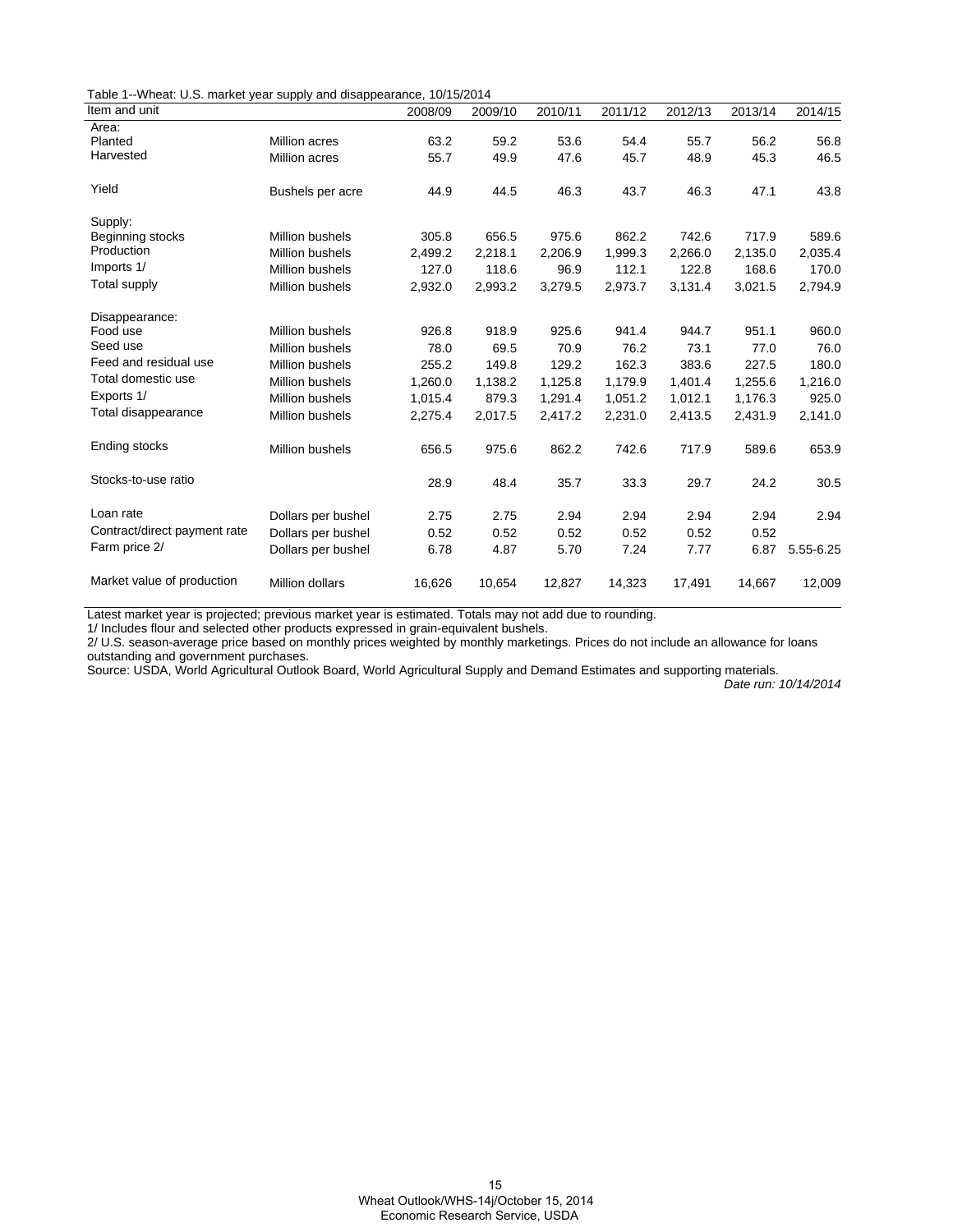|  |  |  | Table 2--Wheat by class: U.S. market year supply and disappearance, 10/15/2014 |  |
|--|--|--|--------------------------------------------------------------------------------|--|
|--|--|--|--------------------------------------------------------------------------------|--|

|         |                             |                        |           | Hard red  | Hard red  | Soft red  |          |         |
|---------|-----------------------------|------------------------|-----------|-----------|-----------|-----------|----------|---------|
|         | Market year, item, and unit |                        | All wheat | winter 1/ | spring 1/ | winter 1/ | White 1/ | Durum   |
| 2013/14 | Area:                       |                        |           |           |           |           |          |         |
|         | Planted acreage             | <b>Million acres</b>   | 56.24     | 29.67     | 10.94     | 10.04     | 4.18     | 1.40    |
|         | Harvested acreage           | Million acres          | 45.33     | 20.39     | 10.70     | 8.92      | 3.98     | 1.34    |
|         |                             |                        |           |           |           |           |          |         |
|         | Yield                       | Bushels per acre       | 47.10     | 36.65     | 45.84     | 63.72     | 68.04    | 43.33   |
|         |                             |                        |           |           |           |           |          |         |
|         | Supply:                     |                        |           |           |           |           |          |         |
|         | Beginning stocks            | Million bushels        | 717.89    | 342.84    | 165.00    | 124.00    | 63.00    | 23.05   |
|         | Production                  | Million bushels        | 2,134.98  | 747.37    | 490.63    | 568.48    | 270.52   | 57.98   |
|         | Imports 2/                  | <b>Million bushels</b> | 168.59    | 18.91     | 77.55     | 20.97     | 7.19     | 43.97   |
|         | Total supply                | <b>Million bushels</b> | 3,021.46  | 1,109.12  | 733.18    | 713.45    | 340.71   | 125.00  |
|         | Disappearance:              |                        |           |           |           |           |          |         |
|         | Food use                    | Million bushels        | 951.09    | 367.09    | 266.00    | 155.00    | 85.00    | 78.00   |
|         | Seed use                    | Million bushels        | 77.02     | 33.92     | 19.20     | 16.15     | 5.54     | 2.23    |
|         | Feed and residual use       | <b>Million bushels</b> | 227.53    | 25.71     | 33.18     | 146.44    | 29.62    | $-7.42$ |
|         | Total domestic use          | Million bushels        | 1,255.63  | 426.71    | 318.38    | 317.58    | 120.16   | 72.80   |
|         | Exports 2/                  | Million bushels        | 1,176.25  | 446.35    | 245.80    | 282.87    | 170.56   | 30.68   |
|         | Total disappearance         | Million bushels        | 2,431.89  | 873.07    | 564.18    | 600.45    | 290.71   | 103.48  |
|         | Ending stocks               | Million bushels        | 589.57    | 236.05    | 169.00    | 113.00    | 50.00    | 21.52   |
| 2014/15 | Area:                       |                        |           |           |           |           |          |         |
|         | Planted acreage             | Million acres          | 56.82     | 30.47     | 12.25     | 8.50      | 4.21     | 1.40    |
|         | Harvested acreage           | Million acres          | 46.48     | 21.92     | 12.05     | 7.16      | 3.97     | 1.37    |
|         |                             |                        |           |           |           |           |          |         |
|         | Yield                       | Bushels per acre       | 43.79     | 33.66     | 46.57     | 63.61     | 56.36    | 41.61   |
|         | Supply:                     |                        |           |           |           |           |          |         |
|         | Beginning stocks            | Million bushels        | 589.57    | 236.05    | 169.00    | 113.00    | 50.00    | 21.52   |
|         | Production                  | Million bushels        | 2,035.37  | 737.94    | 561.26    | 455.30    | 223.79   | 57.09   |
|         | Imports 2/                  | Million bushels        | 170.00    | 11.00     | 85.00     | 15.00     | 9.00     | 50.00   |
|         | Total supply                | Million bushels        | 2,794.94  | 984.99    | 815.26    | 583.30    | 282.79   | 128.61  |
|         | Disappearance:              |                        |           |           |           |           |          |         |
|         | Food use                    | Million bushels        | 960.00    | 370.00    | 270.00    | 155.00    | 85.00    | 80.00   |
|         | Seed use                    | Million bushels        | 76.00     | 33.00     | 18.00     | 16.00     | 6.00     | 3.00    |
|         | Feed and residual use       | Million bushels        | 180.00    | 50.00     | 20.00     | 95.00     | 10.00    | 5.00    |
|         | Total domestic use          | Million bushels        | 1,216.00  | 453.00    | 308.00    | 266.00    | 101.00   | 88.00   |
|         | Exports 2/                  | Million bushels        | 925.00    | 340.00    | 260.00    | 155.00    | 145.00   | 25.00   |
|         | Total disappearance         | Million bushels        | 2,141.00  | 793.00    | 568.00    | 421.00    | 246.00   | 113.00  |
|         | Ending stocks               | Million bushels        | 653.94    | 191.99    | 247.26    | 162.30    | 36.79    | 15.61   |

Latest market year is projected; previous market year is estimated. Totals may not add due to rounding.

1/ Area and yield data are unpublished National Agricultural Statistics Service data. Supply and disappearance data, except production, are approximations.

2/ Includes flour and selected other products expressed in grain-equivalent bushels.

Source: USDA, National Agricultural Statistics Service, Crop Production and unpublished data; and USDA, World

Agricultural Outlook Board, World Agricultural Supply and Demand Estimates and supporting materials.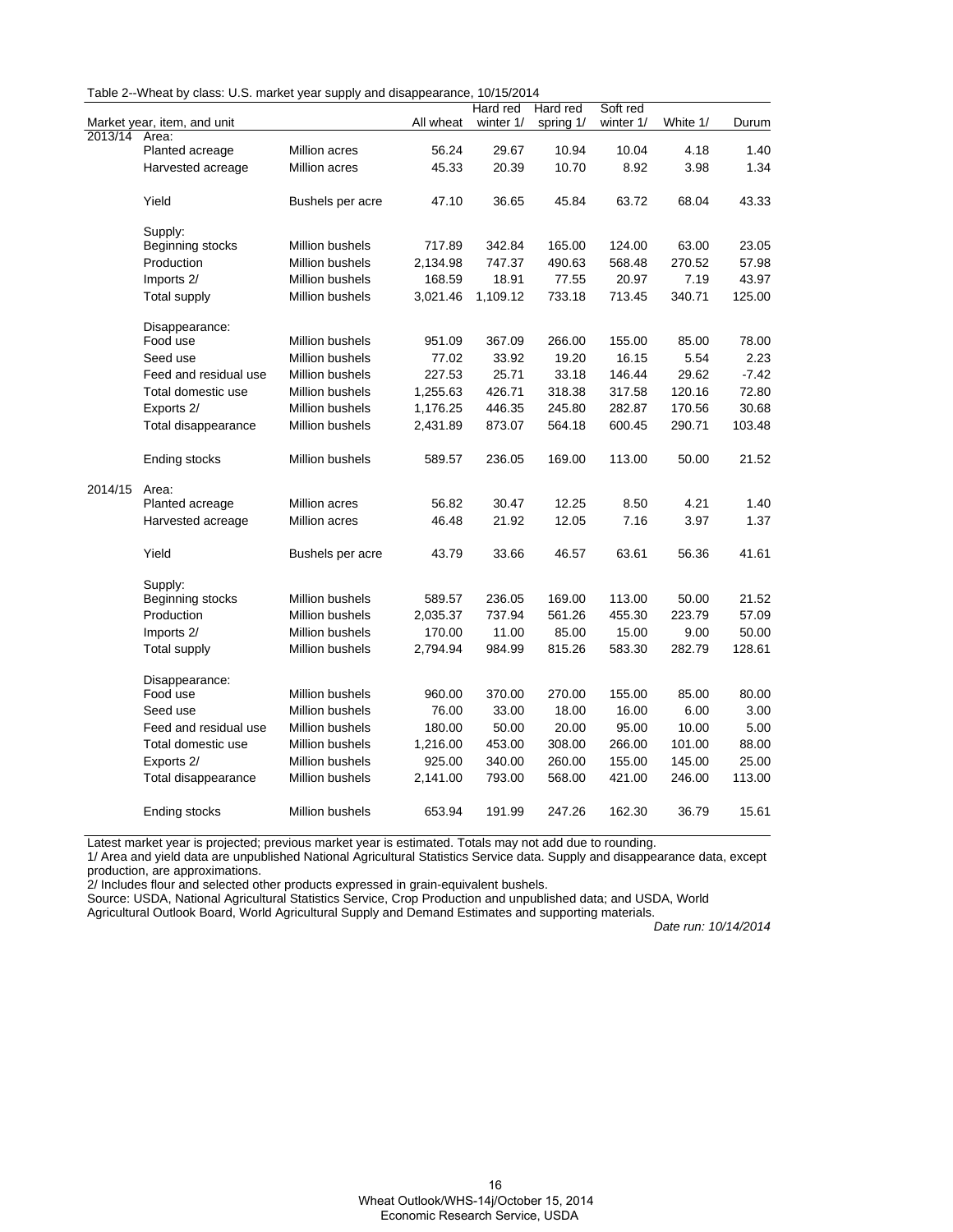|         |                         |            |            |              |          |                         | Feed and     |            | Ending |
|---------|-------------------------|------------|------------|--------------|----------|-------------------------|--------------|------------|--------|
|         | Market year and quarter | Production | Imports 1/ | Total supply | Food use | Seed use                | residual use | Exports 1/ | stocks |
| 2006/07 | Jun-Aug                 | 1,808      | 26         | 2,406        | 235      | $\overline{2}$          | 205          | 214        | 1,751  |
|         | Sep-Nov                 |            | 29         | 1,780        | 243      | 56                      | $-47$        | 212        | 1,315  |
|         | Dec-Feb                 |            | 32         | 1,346        | 225      | $\mathbf{1}$            | 28           | 235        | 857    |
|         | Mar-May                 |            | 34         | 891          | 234      | 22                      | $-69$        | 247        | 456    |
|         | Mkt. year               | 1,808      | 122        | 2,501        | 938      | 82                      | 117          | 908        | 456    |
|         |                         |            |            |              |          |                         |              |            |        |
| 2007/08 | Jun-Aug                 | 2,051      | 30         | 2,538        | 240      | $\mathbf{1}$            | 257          | 323        | 1,717  |
|         |                         |            | 21         | 1,738        | 245      | 60                      | $-120$       | 421        | 1,132  |
|         | Sep-Nov                 |            | 24         |              | 227      | $\sqrt{2}$              | $-44$        | 261        | 709    |
|         | Dec-Feb                 |            | 37         | 1,156<br>746 |          |                         |              | 257        |        |
|         | Mar-May                 |            |            |              | 236      | 25                      | -77          |            | 306    |
|         | Mkt. year               | 2,051      | 113        | 2,620        | 948      | 88                      | 16           | 1,263      | 306    |
|         |                         |            |            |              |          |                         |              |            |        |
| 2008/09 | Jun-Aug                 | 2,499      | 28         | 2,833        | 236      | 2                       | 393          | 345        | 1,858  |
|         | Sep-Nov                 |            | 28         | 1,886        | 238      | 54                      | $-124$       | 295        | 1,422  |
|         | Dec-Feb                 |            | 36         | 1,458        | 219      | 1                       | 28           | 170        | 1,040  |
|         | Mar-May                 |            | 35         | 1,075        | 233      | 21                      | $-41$        | 206        | 657    |
|         | Mkt. year               | 2,499      | 127        | 2,932        | 927      | 78                      | 255          | 1,015      | 657    |
|         |                         |            |            |              |          |                         |              |            |        |
| 2009/10 | Jun-Aug                 | 2,218      | 28         | 2,902        | 231      | 1                       | 261          | 200        | 2,209  |
|         | Sep-Nov                 |            | 24         | 2,234        | 237      | 45                      | $-83$        | 252        | 1,782  |
|         | Dec-Feb                 |            | 30         | 1,812        | 222      | 1                       | 31           | 201        | 1,356  |
|         | Mar-May                 |            | 37         | 1,393        | 229      | 21                      | $-59$        | 227        | 976    |
|         | Mkt. year               | 2,218      | 119        | 2,993        | 919      | 69                      | 150          | 879        | 976    |
|         |                         |            |            |              |          |                         |              |            |        |
| 2010/11 | Jun-Aug                 | 2,207      | 27         | 3,210        | 235      | $\sqrt{2}$              | 259          | 265        | 2,450  |
|         | Sep-Nov                 |            | 24         | 2,473        | 242      | 52                      | $-63$        | 311        | 1,933  |
|         | Dec-Feb                 |            | 23         | 1,956        | 221      | $\mathbf{1}$            |              | 308        | 1,425  |
|         | Mar-May                 |            | 22         | 1,448        | 228      | 16                      | -67          | 407        | 862    |
|         | Mkt. year               | 2,207      | 97         | 3,279        | 926      | 71                      | 129          | 1,291      | 862    |
|         |                         |            |            |              |          |                         |              |            |        |
| 2011/12 | Jun-Aug                 | 1,999      | 21         | 2,882        | 230      | 5                       | 206          | 295        | 2,147  |
|         | Sep-Nov                 |            | 32         | 2,179        | 244      | 51                      | $-17$        | 238        | 1,663  |
|         | Dec-Feb                 |            | 30         | 1,693        | 231      | 1                       | 43           | 217        | 1,199  |
|         | Mar-May                 |            | 29         | 1,228        | 236      | 19                      | $-71$        | 301        | 743    |
|         |                         | 1,999      | 112        | 2,974        | 941      | 76                      | 162          | 1,051      | 743    |
|         | Mkt. year               |            |            |              |          |                         |              |            |        |
| 2012/13 | Jun-Aug                 | 2,266      | 25         | 3,034        | 238      | $\mathbf{1}$            | 426          | 264        | 2,105  |
|         |                         |            |            |              |          |                         |              |            |        |
|         | Sep-Nov                 |            | 33         | 2,137        | 247      | 55                      | $-33$        | 198        | 1,671  |
|         | Dec-Feb                 |            | 35         | 1,705        | 225      | 1                       | 9            | 235        | 1,235  |
|         | Mar-May                 |            | 30         | 1,265        | 235      | 15                      | $-18$        | 315        | 718    |
|         | Mkt. year               | 2,266      | 123        | 3,131        | 945      | 73                      | 384          | 1,012      | 718    |
|         |                         |            |            |              |          |                         |              |            |        |
| 2013/14 | Jun-Aug                 | 2,135      | 35         | 2,888        | 234      | $\overline{\mathbf{4}}$ | 422          | 358        | 1,870  |
|         | Sep-Nov                 |            | 47         | 1,916        | 249      | 53                      | $-170$       | 310        | 1,475  |
|         | Dec-Feb                 |            | 40         | 1,515        | 231      | $\overline{2}$          | $-1$         | 227        | 1,057  |
|         | Mar-May                 |            | 47         | 1,104        | 238      | 18                      | $-24$        | 282        | 590    |
|         | Mkt. year               | 2,135      | 169        | 3,021        | 951      | 77                      | 228          | 1,176      | 590    |
|         |                         |            |            |              |          |                         |              |            |        |
| 2014/15 | Jun-Aug                 | 2,035      | 43         | 2,668        | 240      | 3                       | 256          | 255        | 1,914  |
|         | Mkt. year               | 2,035      | 170        | 2,795        | 960      | 76                      | 180          | 925        | 654    |
|         |                         |            |            |              |          |                         |              |            |        |

Latest market year is projected; previous market year is estimated. Totals may not add due to rounding.

1/ Includes flour and selected other products expressed in grain-equivalent bushels.

Source: USDA, World Agricultural Outlook Board, World Agricultural Supply and Demand Estimates and supporting materials.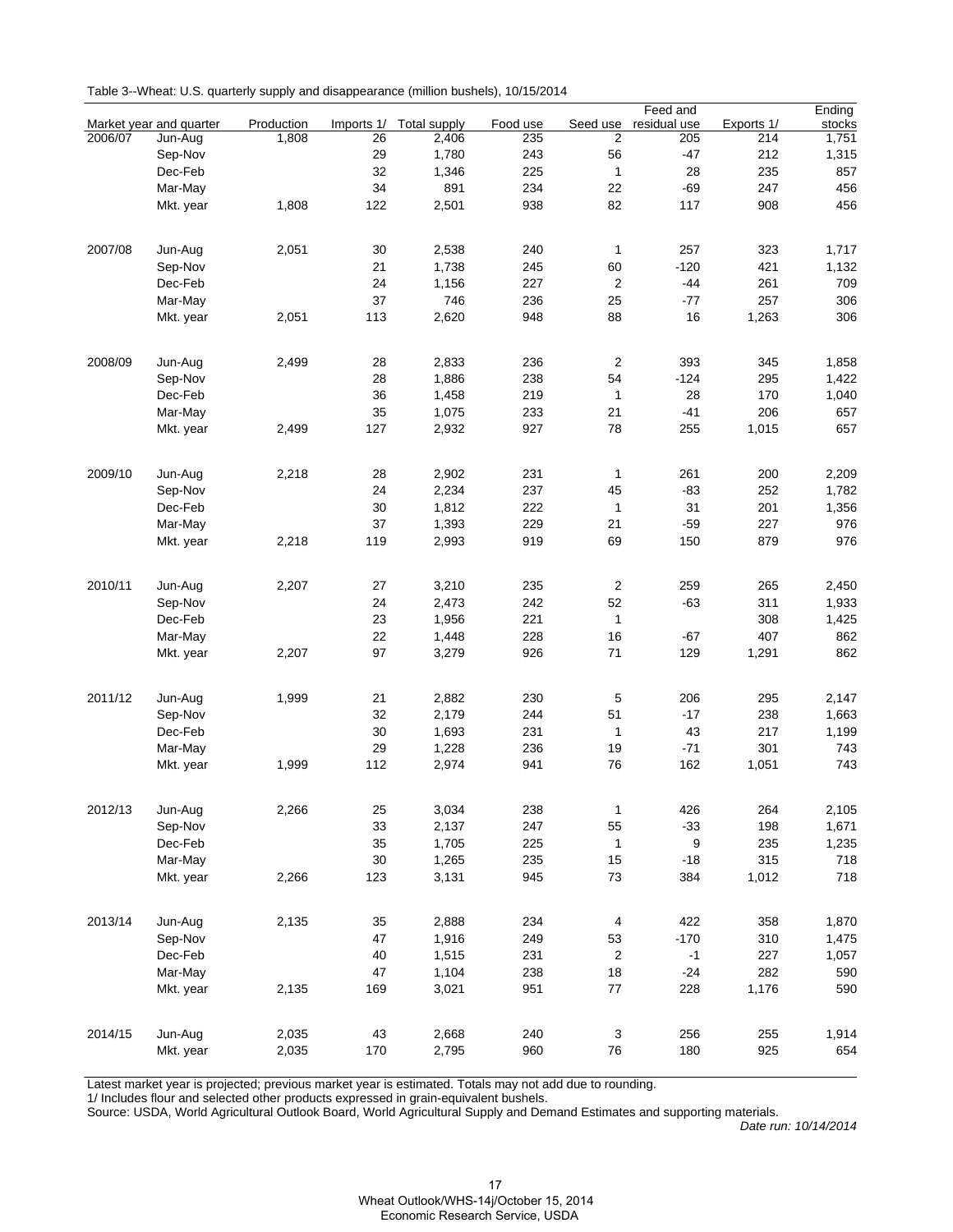Table 4--Wheat: Monthly food disappearance estimates (1,000 grain-equivalent bushels), 10/15/2014

| Mkt year and<br>month 1/ |     | Wheat ground for<br>$+$<br>flour | Food imports 2/ | + Nonmilled food use -<br>3/ | Food exports 2/<br>$=$ | Food use 4/ |
|--------------------------|-----|----------------------------------|-----------------|------------------------------|------------------------|-------------|
| 2012/13                  | Jun | 72,876                           | 2,173           | 2,000                        | 1,760                  | 75,290      |
|                          | Jul | 75,861                           | 2,296           | 2,000                        | 2,912                  | 77,245      |
|                          | Aug | 82,910                           | 2,345           | 2,000                        | 2,193                  | 85,062      |
|                          | Sep | 79,725                           | 2,069           | 2,000                        | 2,283                  | 81,511      |
|                          | Oct | 81,567                           | 2,462           | 2,000                        | 1,840                  | 84,189      |
|                          | Nov | 78,073                           | 2,438           | 2,000                        | 1,613                  | 80,898      |
|                          | Dec | 73,283                           | 2,369           | 2,000                        | 1,442                  | 76,210      |
|                          | Jan | 72,290                           | 2,192           | 2,000                        | 1,584                  | 74,899      |
|                          | Feb | 71,716                           | 2,112           | 2,000                        | 1,654                  | 74,174      |
|                          | Mar | 76,088                           | 2,391           | 2,000                        | 1,749                  | 78,729      |
|                          | Apr | 74,599                           | 2,574           | 2,000                        | 1,431                  | 77,742      |
|                          | May | 76,274                           | 2,533           | 2,000                        | 2,055                  | 78,752      |
| 2013/14                  | Jun | 72,975                           | 2,281           | 2,000                        | 2,436                  | 74,820      |
|                          | Jul | 73,160                           | 2,523           | 2,000                        | 1,464                  | 76,219      |
|                          | Aug | 79,959                           | 2,549           | 2,000                        | 1,440                  | 83,068      |
|                          | Sep | 76,886                           | 2,264           | 2,000                        | 1,475                  | 79,676      |
|                          | Oct | 83,367                           | 2,701           | 2,000                        | 1,855                  | 86,214      |
|                          | Nov | 79,795                           | 2,459           | 2,000                        | 1,612                  | 82,642      |
|                          | Dec | 74,900                           | 2,568           | 2,000                        | 1,745                  | 77,724      |
|                          | Jan | 73,580                           | 2,590           | 2,000                        | 1,476                  | 76,694      |
|                          | Feb | 72,996                           | 2,285           | 2,000                        | 1,308                  | 75,974      |
|                          | Mar | 77,446                           | 2,708           | 2,000                        | 1,655                  | 80,498      |
|                          | Apr | 74,923                           | 2,836           | 2,000                        | 1,842                  | 77,918      |
|                          | May | 76,606                           | 2,778           | 2,000                        | 1,742                  | 79,642      |
| 2014/15                  | Jun | 73,293                           | 2,732           | 2,000                        | 1,764                  | 76,261      |
|                          | Jul |                                  | 3,024           |                              | 1,865                  | 1,159       |
|                          | Aug |                                  | 2,844           |                              | 1,509                  | 1,335       |

1/ Current year is preliminary. Previous year is preliminary through August of current year, estimated afterwards.

2/ Food imports and exports used to calculate total food use. Includes all categories of wheat flour, semolina, bulgur, and couscous and selected categories of pasta.

3/ Wheat prepared for food use by processes other than milling.

4/ Estimated food use equals wheat ground for flour plus food imports plus nonmilled food use minus food exports. See

http://www.ers.usda.gov/Briefing/Wheat/wheatfooduse.htm for more information.

Source: Data through the 2nd quarter of 2011 was calculated using data from U.S. Department of Commerce, Bureau of the Census' Flour Milling Products (MQ311A) and U.S. Department of Commerce, Bureau of Economic Analysis' Foreign Trade Statistics. Subsequent flour milling calculations are based on data from the North American Millers Association.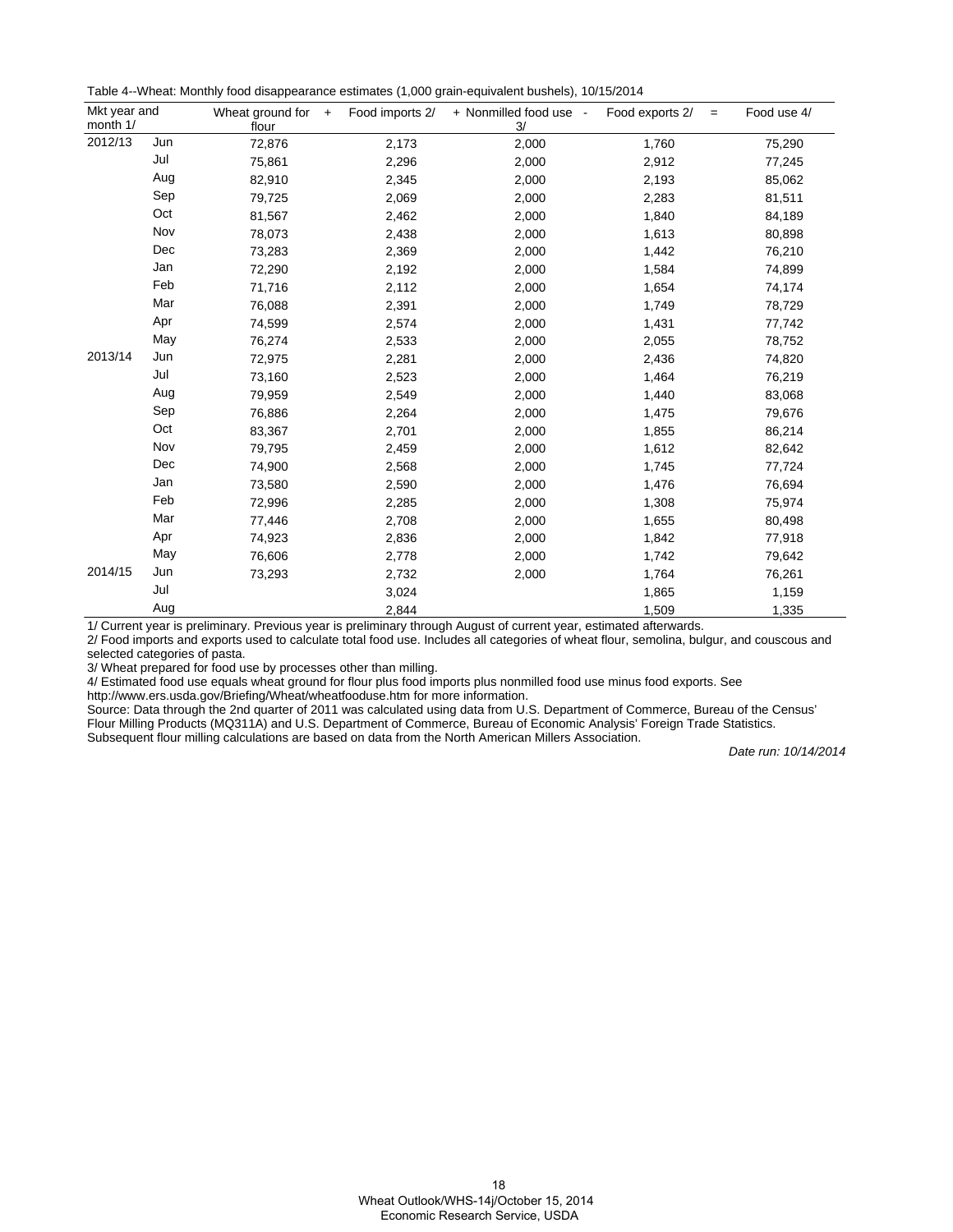Table 5--Wheat: National average price received by farmers (dollars per bushel) 1/, 10/15/2014

| Month     | All wheat |         |         | Winter  |         | Durum   | Other spring |         |
|-----------|-----------|---------|---------|---------|---------|---------|--------------|---------|
|           | 2013/14   | 2014/15 | 2013/14 | 2014/15 | 2013/14 | 2014/15 | 2013/14      | 2014/15 |
| June      | 7.37      | 6.50    | 7.18    | 6.34    | 8.51    | 7.96    | 7.72         | 6.60    |
| July      | 6.95      | 6.16    | 6.85    | 6.00    | 8.32    | 8.13    | 7.30         | 6.23    |
| August    | 6.88      | 5.98    | 6.81    | 5.90    | 7.73    | 8.03    | 6.97         | 5.94    |
| September | 6.80      | 5.72    | 6.80    | 5.56    | 7.84    | 7.62    | 6.71         | 5.79    |
| October   | 6.94      |         | 7.07    |         | 7.03    |         | 6.66         |         |
| November  | 6.85      |         | 6.96    |         | 6.72    |         | 6.70         |         |
| December  | 6.73      |         | 6.84    |         | 6.90    |         | 6.55         |         |
| January   | 6.65      |         | 6.72    |         | 7.01    |         | 6.48         |         |
| February  | 6.50      |         | 6.58    |         | 6.43    |         | 6.40         |         |
| March     | 6.74      |         | 6.92    |         | 6.69    |         | 6.56         |         |
| April     | 6.82      |         | 7.07    |         | 6.80    |         | 6.61         |         |
| May       | 7.08      |         | 7.26    |         | 7.21    |         | 6.85         |         |

1/ Preliminary mid-month, weighted-average price for current month.

Source: USDA, National Agricultural Statistics Service, Agricultural Prices.

Table 6--Wheat: National average prices received by farmers by class (dollars per bushel), 10/15/2014

| Month     | Hard red winter |         | Soft red winter |         | Hard red spring |         | White   |         |
|-----------|-----------------|---------|-----------------|---------|-----------------|---------|---------|---------|
|           | 2013/14         | 2014/15 | 2013/14         | 2014/15 | 2013/14         | 2014/15 | 2013/14 | 2014/15 |
| June      | 7.35            | 6.94    | 6.92            | 5.51    | 7.73            | 6.60    | 7.29    | 6.98    |
| July      | 7.05            | 6.41    | 6.55            | 5.31    | 7.30            | 6.22    | 7.19    | 6.63    |
| August    | 6.95            | 6.03    | 6.33            | 5.11    | 6.98            | 5.90    | 6.92    | 6.40    |
| September | 6.92            |         | 6.22            |         | 6.72            |         | 6.71    |         |
| October   | 7.25            |         | 6.59            |         | 6.66            |         | 6.76    |         |
| November  | 7.10            |         | 6.63            |         | 6.70            |         | 6.77    |         |
| December  | 6.85            |         | 6.13            |         | 6.53            |         | 6.98    |         |
| January   | 6.72            |         | 6.24            |         | 6.46            |         | 6.85    |         |
| February  | 6.64            |         | 5.90            |         | 6.39            |         | 6.61    |         |
| March     | 7.08            |         | 6.30            |         | 6.55            |         | 6.81    |         |
| April     | 7.18            |         | 6.54            |         | 6.60            |         | 7.05    |         |
| May       | 7.39            |         | 6.73            |         | 6.85            |         | 7.12    |         |

Source: USDA, National Agricultural Statistics Service, Agricultural Prices.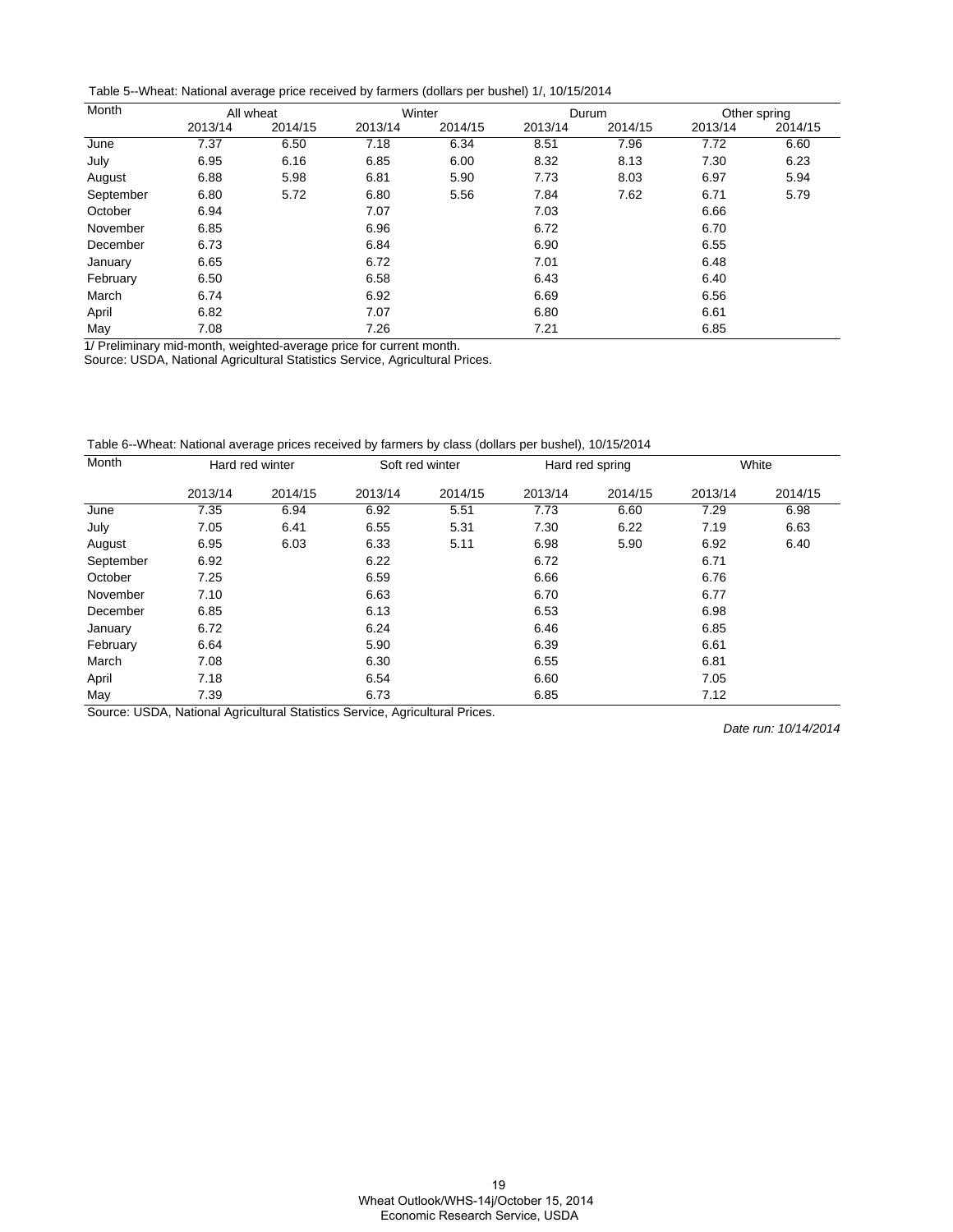|           | Table 7--VVneat: Average cash grain bids at principal markets, 10/15/2014 |                                         |                            |                          |                            |                       |                        |                          |  |
|-----------|---------------------------------------------------------------------------|-----------------------------------------|----------------------------|--------------------------|----------------------------|-----------------------|------------------------|--------------------------|--|
|           | No. 1 hard red winter                                                     |                                         | No. 1 hard red winter      |                          | No. 1 hard red winter      |                       | No. 1 hard red winter  |                          |  |
|           | (ordinary protein)                                                        |                                         | (13% protein)              |                          |                            | (ordinary protein)    | (ordinary protein)     |                          |  |
|           |                                                                           | Kansas City, MO<br>(dollars per bushel) |                            | Kansas City, MO          |                            | Portland, OR          |                        | Texas Gulf, TX 1/        |  |
|           |                                                                           |                                         |                            | (dollars per bushel)     |                            | (dollars per bushel)  |                        | (dollars per metric ton) |  |
| Month     | 2013/14                                                                   | 2014/15                                 | 2013/14                    | 2014/15                  | 2013/14                    | 2014/15               | 2013/14                | 2014/15                  |  |
| June      | 8.32                                                                      | 8.23                                    | 8.65                       | 8.24                     | 8.44                       | 7.85                  | 313.42                 | 306.08                   |  |
| July      | 8.14                                                                      | 7.61                                    | 8.36                       | 7.53                     | 7.96                       | 7.31                  | 304.79                 | $\overline{a}$           |  |
| August    | 8.12                                                                      | 7.33                                    | 8.16                       | 7.41                     | 7.99                       | 7.15                  | 305.52                 | --                       |  |
| September | 8.00                                                                      | 7.11                                    | 8.17                       | 7.23                     | 7.92                       | 7.02                  | 307.54                 | --                       |  |
| October   | 8.70                                                                      | --                                      | 8.82                       | --                       | --                         | -−                    | 325.00                 | --                       |  |
| November  | 8.44                                                                      | --                                      | 8.32                       | --                       | 7.85                       | --                    | 306.63                 | --                       |  |
| December  | 8.03                                                                      | $-$                                     | 7.99                       | $\overline{\phantom{a}}$ | 7.57                       | $\overline{a}$        | 291.56                 | $\overline{a}$           |  |
| January   | 7.56                                                                      | --                                      | 7.81                       | --                       | 7.44                       | --                    | 275.39                 | --                       |  |
| February  | 8.04                                                                      | --                                      | 8.15                       | --                       | 8.10                       | --                    | 292.30                 | --                       |  |
| March     | 8.87                                                                      | --                                      | 8.87                       | --                       | 8.73                       | --                    | 323.53                 | --                       |  |
| April     | 8.81                                                                      | Щ,                                      | 8.77                       | $-$                      | 8.56                       | --                    | 325.00                 | --                       |  |
| May       | 9.01                                                                      | Ξ.                                      | 8.99                       | $-$                      | 8.56                       | --                    | 334.74                 |                          |  |
|           |                                                                           | No. 1 dark northern spring              | No. 1 dark northern spring |                          | No. 1 dark northern spring |                       | No. 1 hard amber durum |                          |  |
|           |                                                                           | (13% protein)                           |                            | (14% protein)            |                            | (14% protein)         |                        | Minneapolis, MN          |  |
|           |                                                                           | Chicago, IL                             | Chicago, IL                |                          |                            | Portland, OR          |                        | (dollars per bushel)     |  |
|           |                                                                           | (dollars per bushel)                    | (dollars per bushel)       |                          | (dollars per bushel)       |                       |                        |                          |  |
|           | 2013/14                                                                   | 2014/15                                 | 2013/14                    | 2014/15                  | 2013/14                    | 2014/15               | 2013/14                | 2014/15                  |  |
| June      | 9.08                                                                      | 8.33                                    | 9.18                       | 9.00                     | 9.13                       | 8.39                  | Щ,                     | $\overline{\phantom{a}}$ |  |
| July      | 8.56                                                                      | 8.04                                    | 8.57                       | 8.66                     | 8.59                       | 8.18                  | --                     | --                       |  |
| August    | 8.10                                                                      | 7.57                                    | 8.37                       | 8.17                     | 8.39                       | 7.94                  | $\overline{a}$         | $-$                      |  |
| September | 7.92                                                                      | 7.02                                    | 8.21                       | 8.47                     | 8.33                       | 8.34                  | --                     |                          |  |
| October   | 8.63                                                                      | -−                                      | 8.78                       | --                       | 8.40                       | --                    | --                     |                          |  |
| November  | 8.22                                                                      | --                                      | 8.39                       | --                       | 8.28                       | --                    | --                     | --                       |  |
| December  | 8.22                                                                      | --                                      | 8.64                       | --                       | 8.11                       | --                    | --                     | --                       |  |
| January   | 8.51                                                                      | --                                      | 9.32                       | --                       | 8.29                       | --                    | --                     |                          |  |
| February  | 8.42                                                                      | --                                      | 9.03                       | $\overline{a}$           | 8.43                       | $\overline{a}$        | --                     | $-$                      |  |
| March     | 9.23                                                                      | --                                      | 9.64                       | --                       | 9.02                       | --                    | --                     |                          |  |
| April     | 8.41                                                                      | --                                      | 8.73                       | --                       | 8.81                       | --                    | --                     | --                       |  |
| May       | 8.51                                                                      | Щ,                                      | 9.32                       | --                       | 8.81                       | Щ,                    |                        | $\overline{\phantom{a}}$ |  |
|           |                                                                           | No. 2 soft red winter                   |                            | No. 2 soft red winter    |                            | No. 2 soft red winter |                        | No. 1 soft white         |  |
|           | St. Louis, MO                                                             |                                         | Chicago, IL                |                          | Toledo, OH                 |                       | Portland, OR           |                          |  |
|           | (dollars per bushel)                                                      |                                         | (dollars per bushel)       |                          | (dollars per bushel)       |                       | (dollars per bushel)   |                          |  |
|           |                                                                           |                                         |                            |                          |                            |                       |                        |                          |  |
|           | 2013/14                                                                   | 2014/15                                 | 2013/14                    | 2014/15                  | 2013/14                    | 2014/15               | 2013/14                | 2014/15                  |  |
| June      | 7.22                                                                      | 6.03                                    | 6.94                       | 5.87                     | 6.75                       | 5.89                  | --                     | 6.99                     |  |
| July      | 6.72                                                                      | 6.03                                    | 6.60                       | 5.30                     | 6.50                       | 5.41                  | 7.23                   | 6.69                     |  |
| August    | 6.72                                                                      | 5.17                                    | 6.26                       | 5.34                     | 6.32                       | 4.65                  | 7.32                   | 6.88                     |  |
| September | 6.31                                                                      | --                                      | 6.41                       | 4.82                     | 6.32                       | 3.65                  | 7.17                   | 6.75                     |  |
| October   | 6.31                                                                      | --                                      | 6.77                       | Ξ.                       | 6.61                       | --                    | 7.27                   | Ξ.                       |  |
| November  | 6.52                                                                      | --                                      | 6.46                       | --                       | 6.29                       | --                    | 7.04                   | --                       |  |
| December  | 6.55                                                                      | --                                      | 6.23                       | $\overline{\phantom{a}}$ | 6.01                       | --                    | 6.97                   | --                       |  |
| January   | 6.55                                                                      | --                                      | 5.86                       | --                       | 5.60                       | --                    | 6.78                   |                          |  |
| February  | 6.55                                                                      | --                                      | 6.08                       | --                       | 5.91                       | --                    | 7.20                   |                          |  |
| March     | 7.06                                                                      | --                                      | 6.91                       | $\overline{\phantom{a}}$ | 6.73                       | --                    | 7.55                   | --                       |  |
| April     | 7.05                                                                      | --                                      | 6.91                       | --                       | 6.78                       | --                    | 7.65                   | --                       |  |
| May       | 6.97                                                                      | --                                      | 6.86                       | --                       | 6.74                       | --                    | 7.65                   | $\overline{\phantom{a}}$ |  |

Table 7--Wheat: Average cash grain bids at principal markets, 10/15/2014

-- = Not available or no quote. Ĭ.

1/ Free on board.

Date run: 10/14/2014 Source: USDA, Agricultural Marketing Service, State Grain Reports, http://www.ams.usda.gov/AMSv1.0/ams.fetchTemplateData.do? [template=TemplateS&navID=MarketNewsAndTransportationData&leftNav=MarketNewsAndTransportationData&page=LSMarketNewsPa](http://www.ams.usda.gov/AMSv1.0/ams.fetchTemplateData.do?template=TemplateS&navID=MarketNewsAndTransportationData&leftNav=MarketNewsAndTransportationData&page=LSMarketNewsPageStateGrainReports) geStateGrainReports.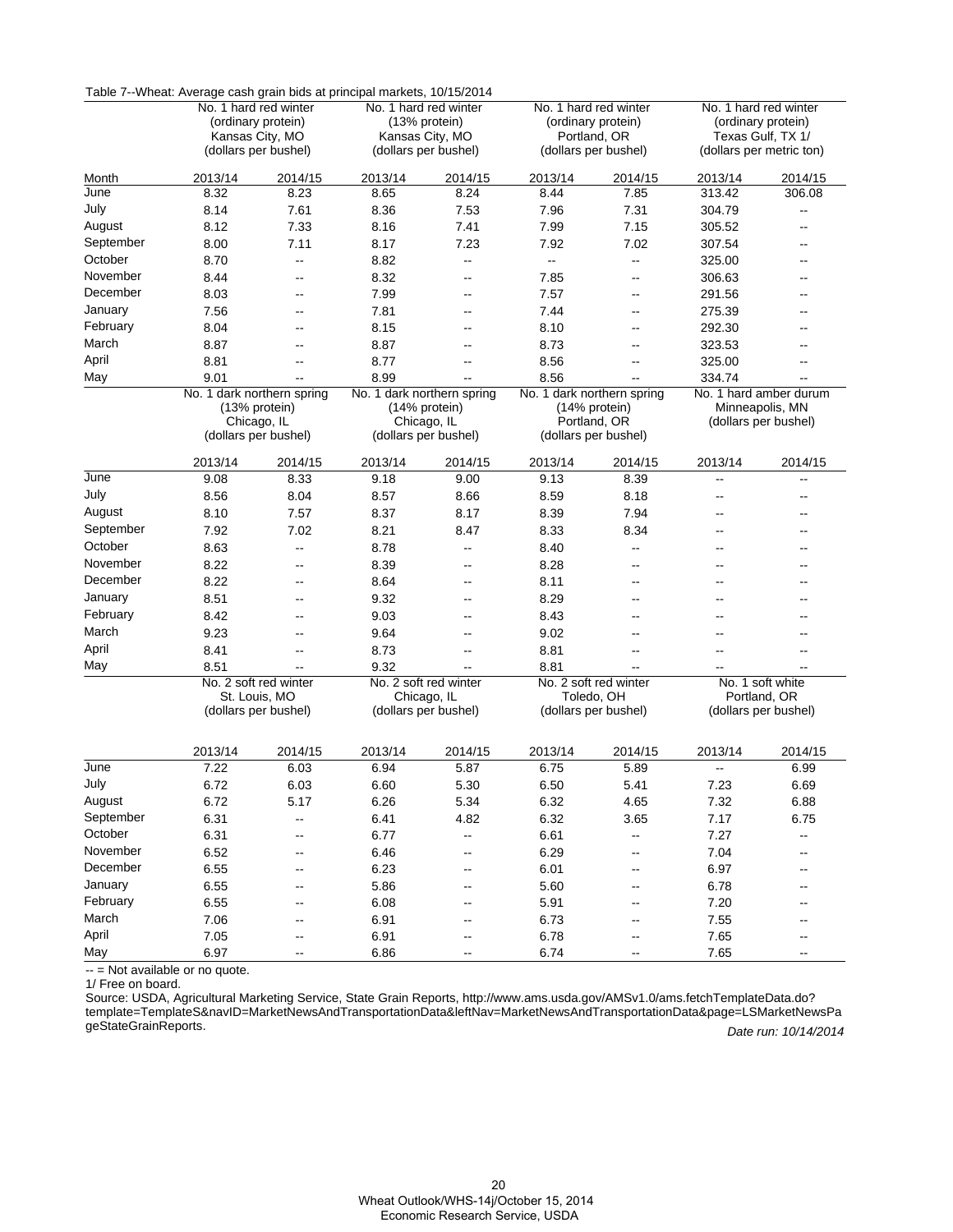Table 8--Wheat: U.S. exports and imports for last 6 months (1,000 bushels), 10/15/2014

|         |                       | Mar    | Apr     | May    | Jun    | Jul    | Aug     |
|---------|-----------------------|--------|---------|--------|--------|--------|---------|
| Item    |                       | 2014   | 2014    | 2014   | 2014   | 2014   | 2014    |
| Exports | All wheat grain       | 78.911 | 103,942 | 93,715 | 76.739 | 72,407 | 100,573 |
|         | All wheat flour 1/    | 953    | 1,143   | 1,138  | 955    | 1.213  | 1,035   |
|         | All wheat products 2/ | 748    | 740     | 671    | 846    | 688    | 510     |
|         | Total all wheat       | 80.611 | 105,825 | 95,523 | 78.540 | 74.308 | 102,117 |
| Imports | All wheat grain       | 12.342 | 14.700  | 11.105 | 10.973 | 13,820 | 9,760   |
|         | All wheat flour 1/    | 972    | 1.141   | 1,087  | 1,012  | 1,246  | 1,166   |
|         | All wheat products 2/ | 1.764  | 1.715   | 1.709  | 1.739  | 1.807  | 1,692   |
|         | Total all wheat       | 15,077 | 17,557  | 13,901 | 13,723 | 16,874 | 12,619  |

Totals may not add due to rounding.

1/ Expressed in grain-equivalent bushels. Includes meal, groats, and durum.

2/ Expressed in grain-equivalent bushels. Includes bulgur, couscous, and selected categories of pasta.

Source: U.S. Department of Commerce, U.S. Census Bureau, Foreign Trade Statistics; and ERS calculations using Census trade statistics.